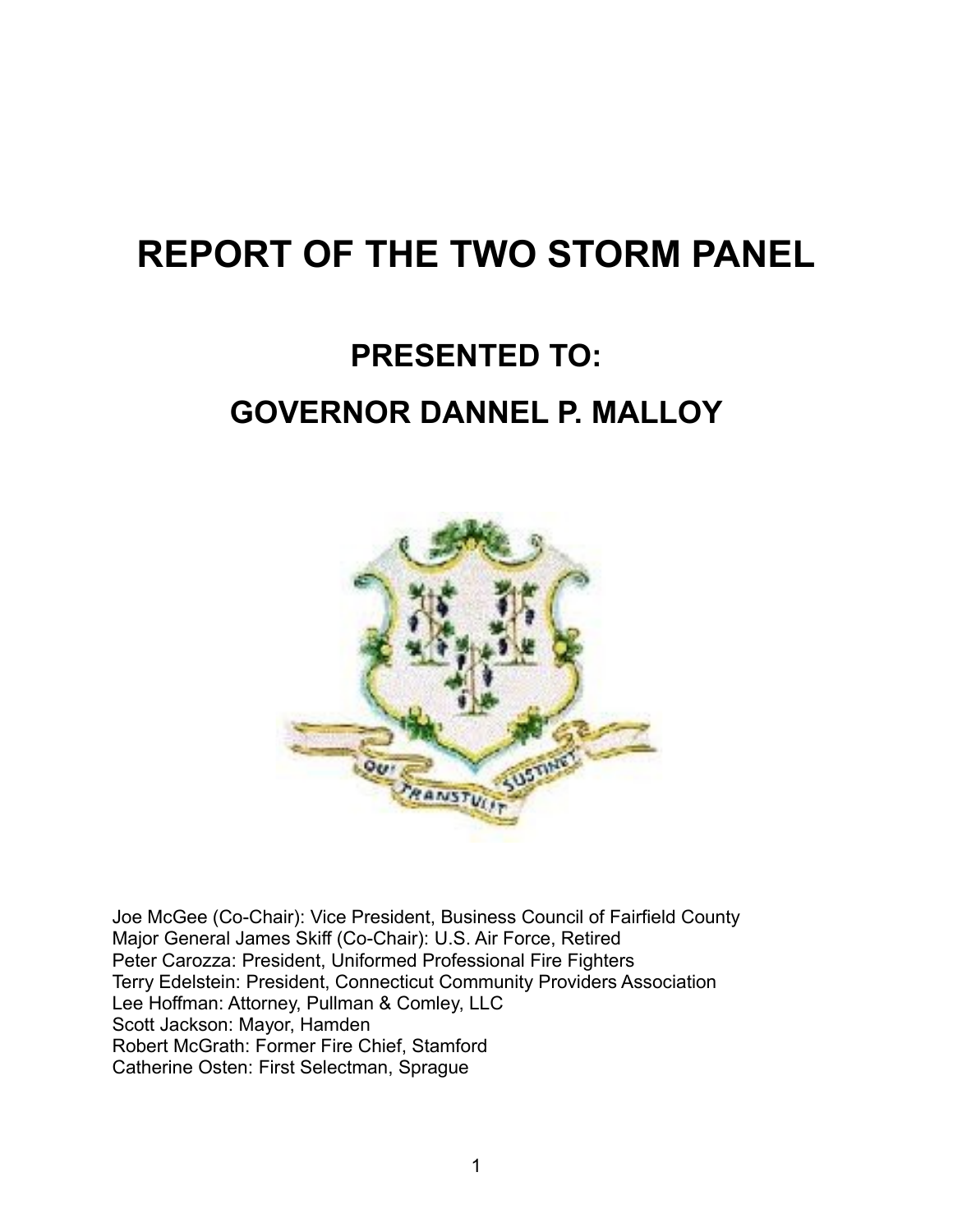| <b>TABLE OF CONTENTS</b> |  |  |  |  |
|--------------------------|--|--|--|--|
|--------------------------|--|--|--|--|

| <b>CHAPTER TWO - ASSESSING RISK: THE IMPACT OF CLIMATE CHANGE, THE RISE OF</b>   |  |
|----------------------------------------------------------------------------------|--|
|                                                                                  |  |
|                                                                                  |  |
|                                                                                  |  |
|                                                                                  |  |
|                                                                                  |  |
| <b>CHAPTER FOUR - GENERAL COMMUNICATIONS AND THE SHARING INFORMATION</b>         |  |
|                                                                                  |  |
| <b>ESTABLISHING MUTUAL PRIORITIES/ SHARING INFORMATION BETWEEN UTILITIES AND</b> |  |
|                                                                                  |  |
|                                                                                  |  |
|                                                                                  |  |
|                                                                                  |  |
|                                                                                  |  |
|                                                                                  |  |
|                                                                                  |  |
| <u>CHAPTER SIX - USE OF GEOGRAPHICAL INFORMATION SYSTEMS 30</u>                  |  |
| CHAPTER SEVEN - HEALTH CARE AND COMMUNITY PROVIDER ISSUES32                      |  |
|                                                                                  |  |
|                                                                                  |  |
|                                                                                  |  |
| STRENGTHENING THE INTERACTION BETWEEN THE STATE AND THE COMMUNITY38              |  |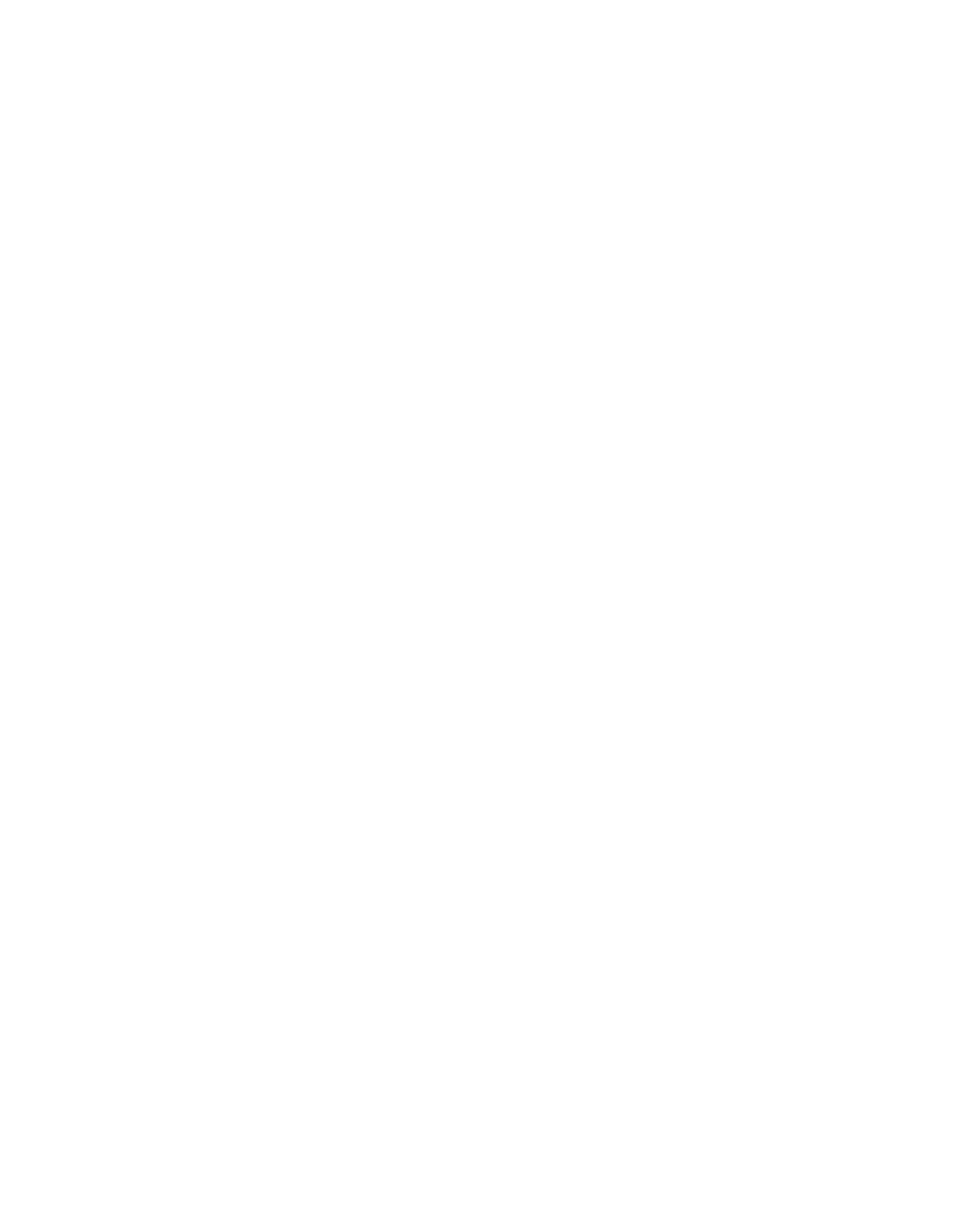# <span id="page-3-0"></span>**EXECUTIVE SUMMARY**

Tropical Storm Irene and the October Nor'easter tested Connecticut's emergency resources in ways that they had not been tested in more than 25 years. In that intervening 25 years, Connecticut's infrastructure had increased significantly, while the manpower associated with the maintenance and repair of that infrastructure had decreased significantly. The result was that although Connecticut has faced far more significant storms, such as Category 3 hurricanes, both Tropical Storm Irene and the October Nor'easter left record numbers of residents without electricity, communications, heat or reliable supplies of water.

The significant impact of these storms has served as a wake-up call to Connecticut. Our state must do more to prevent, plan for, and respond to emergencies and natural disasters.

To that end, this Report serves as the beginning of what this Panel hopes will be a robust review and evaluation of Connecticut's approach to the prevention, planning and mitigation of impacts associated with emergencies and natural disasters that can reasonably be anticipated to impact our State. The Report contains 82 recommendations on a wide variety of topics, with subjects ranging from utility issues ("utility," for the purposes of this Report, shall include all infrastructure components, including electric, gas, water, sewer, telephone, cable, television, data and piping infrastructure) to municipal assistance to changes that can be implemented at the State level to improve the State's readiness for the next emergency. The recommendations in this Report include:

- The need to develop reasonable performance standards for utility recovery and restoration after storms, and link recoverable costs to these standards;
- Revisions to State engineering standards to accommodate predicted increases in storm surge along coastal areas;
- The need for improved worst-case planning and staffing by the State's utilities;
- Connecticut's infrastructure needs to be better hardened to withstand natural disasters, and such work should begin as quickly as possible;
- The use of microgrids and other emerging technologies should be considered as potential methods for mitigation of impacts to infrastructure;
- Increased collaboration between municipalities, State resources, electric utilities and telecommunications service providers with respect to tree trimming;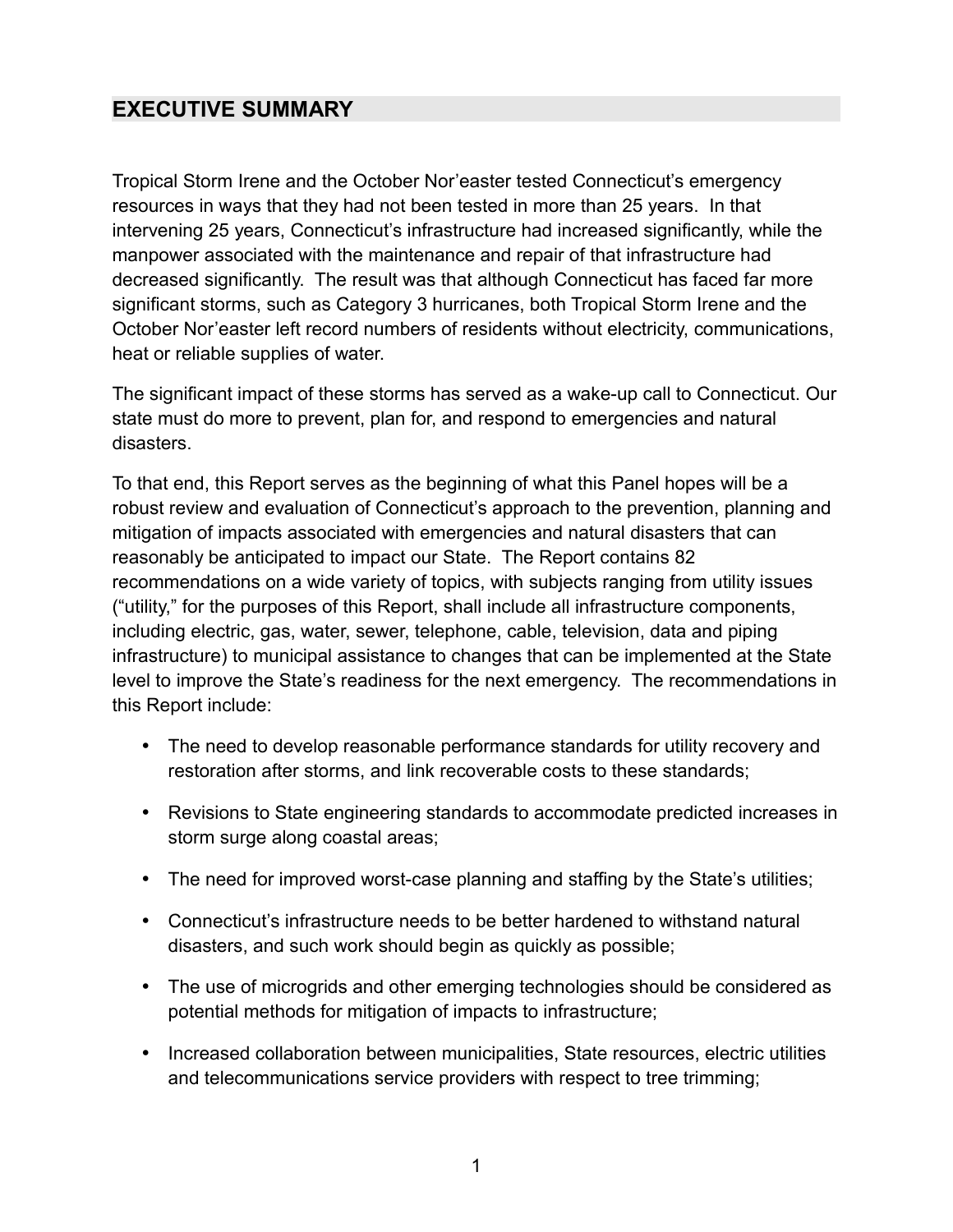- Increased communication and planning between municipalities and utilities *before* a storm or disaster is imminent;
- Increased communication between labor and management in all utilities is strongly recommended;
- Additional emergency response training and exercises for municipalities, utilities and the State;
- A review of sheltering needs to ensure that at-risk populations can be served if sheltering is required for a significant length of time;
- The use of geographical information systems (GIS) should be better leveraged for both emergency planning and response purposes;
- The Public Utilities Regulatory Authority and the Connecticut Siting Council should be provided with additional enforcement resources;
- A Center for Research should be developed to study and make recommendations on storm hazard mitigation and power system resiliency;
- Standards should be more clearly developed for backup power requirements and communication infrastructure hardening for wireless telecommunications; and
- The vacancies of the Deputy Commissioner with the responsibility for DEMHS within the DESPP should be filled as expeditiously as possible, as should other vacant positions within DEMHS.
- The twelve (12) existing vacancies in the Office of Emergency Management (OEM) under DEMHS should be assigned at the regional level in order to facilitate planning, exercise, training, and evaluation at the community level.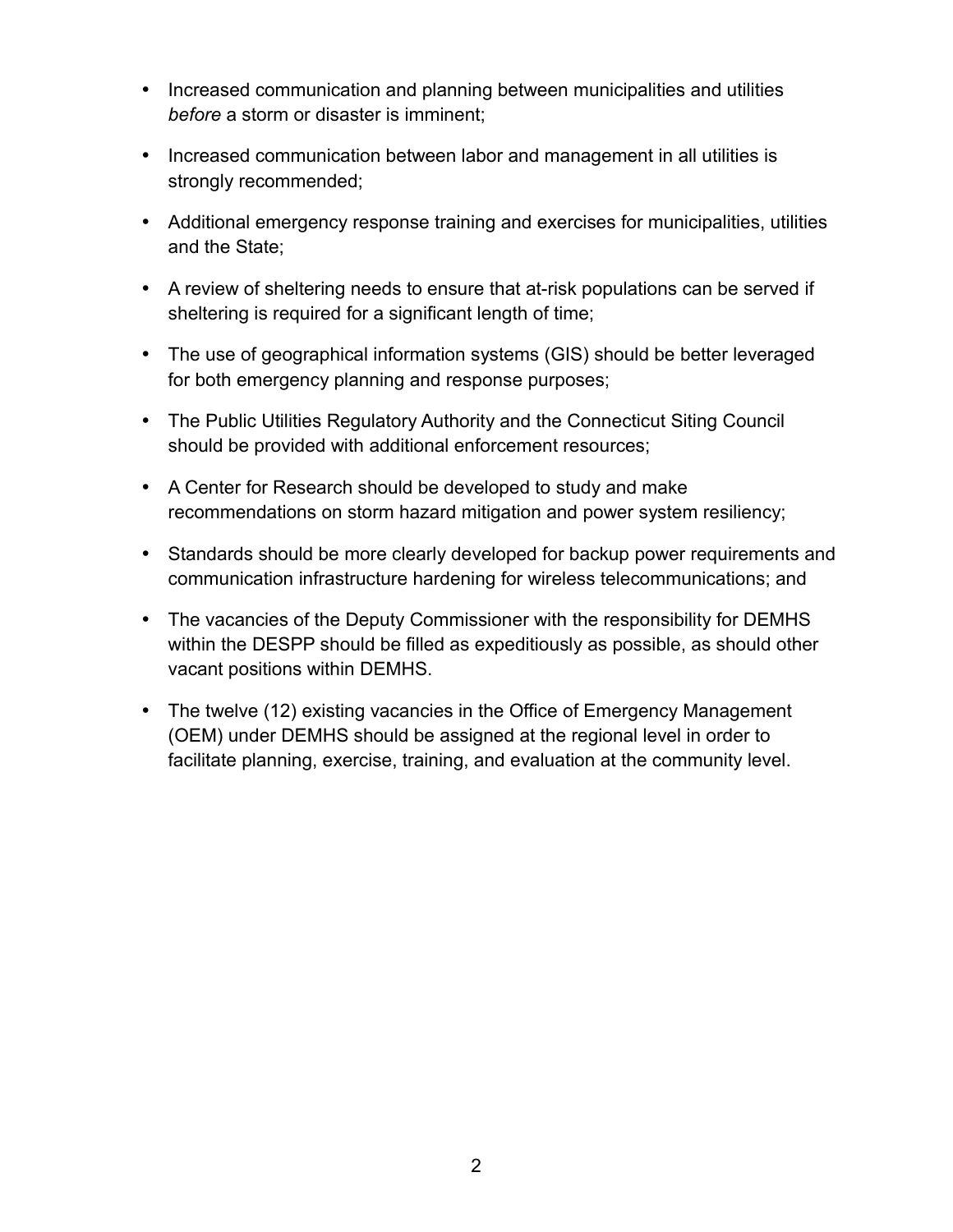# <span id="page-5-1"></span>**INTRODUCTION**

## <span id="page-5-0"></span>**FORMATION AND TASKS OF THE TWO STORM PANEL**

Connecticut's risk from extreme weather was on full display in August with Tropical Storm Irene and then again in October with the Halloween Nor'easter snow storm. Irene, a tropical storm with average maximum wind gusts of 52 mph, knocked out power to 800,000 customers. By way of comparison, although it was only a tropical storm, Irene exceeded the 506,150 outages wrought by Hurricane Gloria in 1985. Six weeks later, a freak October snow storm dumped up to 18 inches of snow on trees still full with autumn leaves. This resulted in a record-setting 880,000 customer outages, eclipsing the record set by Tropical Storm Irene only a few weeks earlier.

The final amounts of the costs associated with the storms are still being tallied, and true total costs will not be known for some time. That having been said, the Department of Emergency Management/Homeland Security (DEMHS) estimated that the cost of these two storms will exceed \$750 million dollars. That figure does not include uninsured losses which could push the losses over \$1 billion dollars.

In addition to the sheer number of customers that suffered outages, the length of the outages presented problems as well. Restoration of service took up to nine days in the case of Tropical Storm Irene and the restoration for the snow storm was not completed until twelve days after the first outages. Flawed restoration schedules and poor communication between utilities and municipalities exacerbated the situation and fueled public frustration and outrage.

Governor Dannel P. Malloy announced the formation of The State Team Organized for the Review of Management (STORM) of Tropical Storm Irene on September 13, 2011. The eight member Panel was charged with the following mission, "a broad, objective evaluation reviewing how Irene was handled in the state both in preparation and recovery, identify areas that can be improved upon and, most importantly, make recommendations for future disaster preparedness and response." Following the October snow storm, the Governor expanded the work of the Panel, renamed it The Two Storm Panel, and directed it to report its findings to him by the first week of January, 2012.

The Two Storm Panel first reviewed the State Emergency Framework as well as several representative municipal emergency plans in order to benchmark state and local emergency planning. In addition, the Panel conducted eight days of hearings with over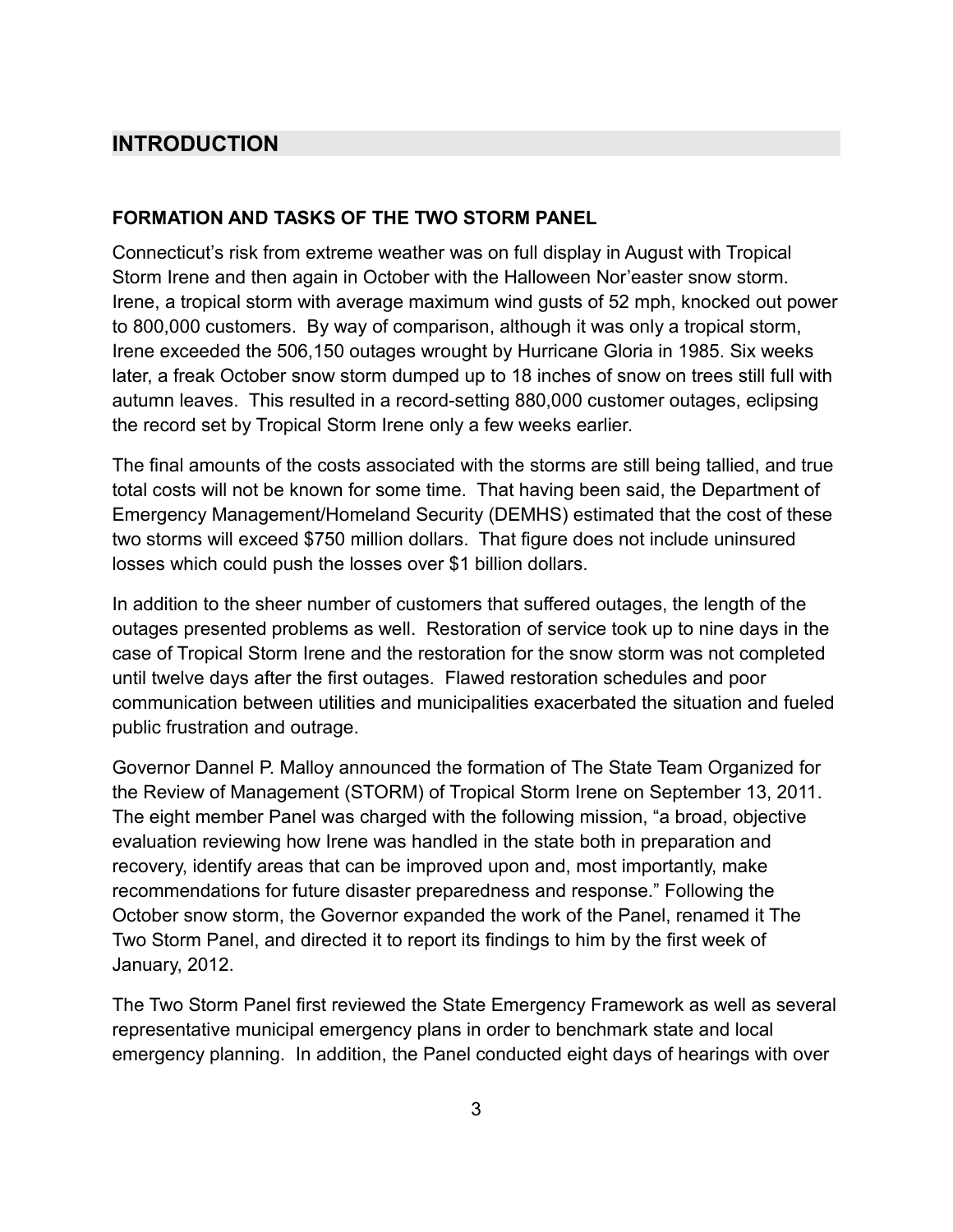100 witnesses providing written and/or oral testimony to the Panel. Panel hearings were also carried on CT-N so that they could be viewed by the public. In addition to the public hearings, many members of the public provided written comments to the Panel that were also considered in the preparation of this Report.

This Report will be organized along various subject-matter headings, each with a series of findings and recommendations related to such findings. Every effort has been made to keep the Report as brief as possible, so that it will be as useful as possible to those charged with implementing the recommendations made in this Report. This need for brevity has been balanced with the need to provide sufficient detail to allow the reader to understand the conclusions of the Panel as well as the reasons for the recommendations being made by the Panel. Additional information, including meeting agendas, minutes, voting records, copies of written materials, and video footage of various Panel meetings can be obtained at:

[http://www.governor.ct.gov/malloy/cwp/view.asp?a=3997&q=489750.](http://www.governor.ct.gov/malloy/cwp/view.asp?a=3997&q=489750)

Each member of the Panel appreciates the chance to serve the people of Connecticut in this important endeavor, and stand ready to assist the Governor and the State in any way that they can.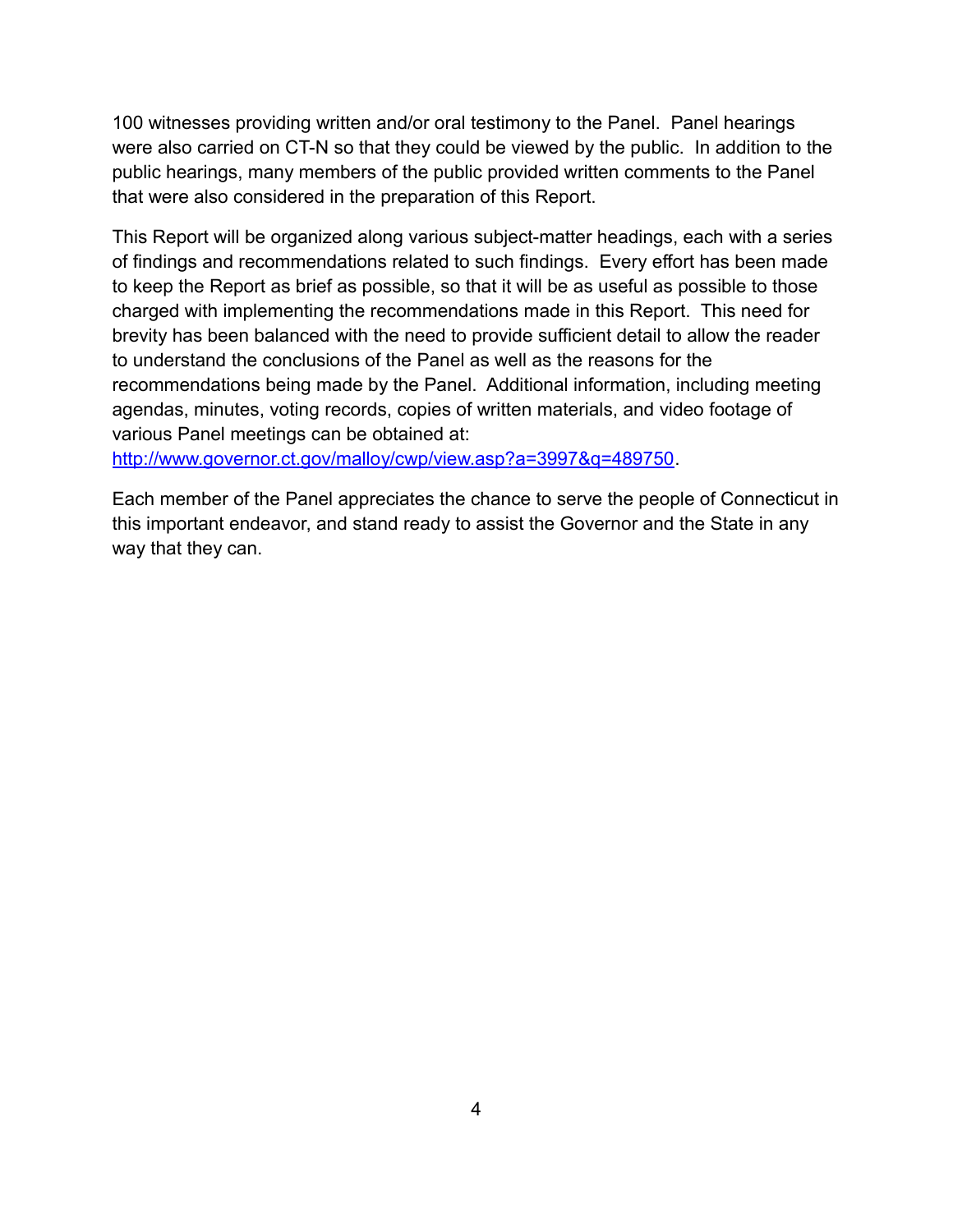# <span id="page-7-0"></span>**CHAPTER ONE – STATE RESPONSE TO THE TWO STORMS**

- State response to two storms each began with state declaration of emergency which set in motion the State Response Framework. These actions were timely and put in motion the standing up of the State Emergency Operation Center (SEOC), Regional Control Centers (RCC), and Municipal Emergency Operation Centers (EOCs) while allowing the activation of Community Emergency Response Teams (CERT), Medical Reserve Corps (MRC) and Urban Search and Rescue (USAR). All state agencies as well as other nonprofit community providers such as the Red Cross, the United Way, Civil Air Patrol, Amateur Radio and others were notified to increase level of readiness. The state requested and received Presidential Emergency Declaration before the landfall of Tropical Storm Irene which allowed for the alerting of federal Disaster Medical Assistance Team (DMAT). For the Nor'easter, Governor Malloy requested and received Presidential Emergency Declaration, Amended Emergency Declaration and Major Emergency Declaration bringing to bear expanded federal assistance as required. An alert of DMAT may have been more appropriate for the October Nor'easter considering hospital emergency room activity.
- The SEOC stood up a 24/7 operations for the duration of the response to the storms. Regional Control Centers experienced staffing issues in both storms but especially during the longer duration Nor'easter. The municipalities' EOCs varied from very robust 24/7 operations in the larger communities to minimal volunteer staffing in smaller communities. Limited staffing in some communities had the potential to create burnout during longer duration events.
- Radio communications for emergency responders has been well-developed and deployed by DEMHS with varied and redundant systems. These systems allow emergency responders with multiple radio frequency bands to talk on a common channel utilizing State Tactical On-Scene Channel System (STOCS). The National Guard Joint Incident Site Communications Capability along with their Civil Support Team's Advanced Liaison and Unified Command Suite also give responders common channel capability as well as secure and non secure satellite internet and telecommunications reach back. DEMHS regional Tactical Interoperable Communications Plans(TIC-P) also includes ICALL/ITAC 800 MHz portable radio and DEMHS High Band Radio Systems provided to all communities in the state.
- It should be noted that the State Response Framework supports 169 Municipalities and 2 Tribal Nations through 5 designated regions. Since there is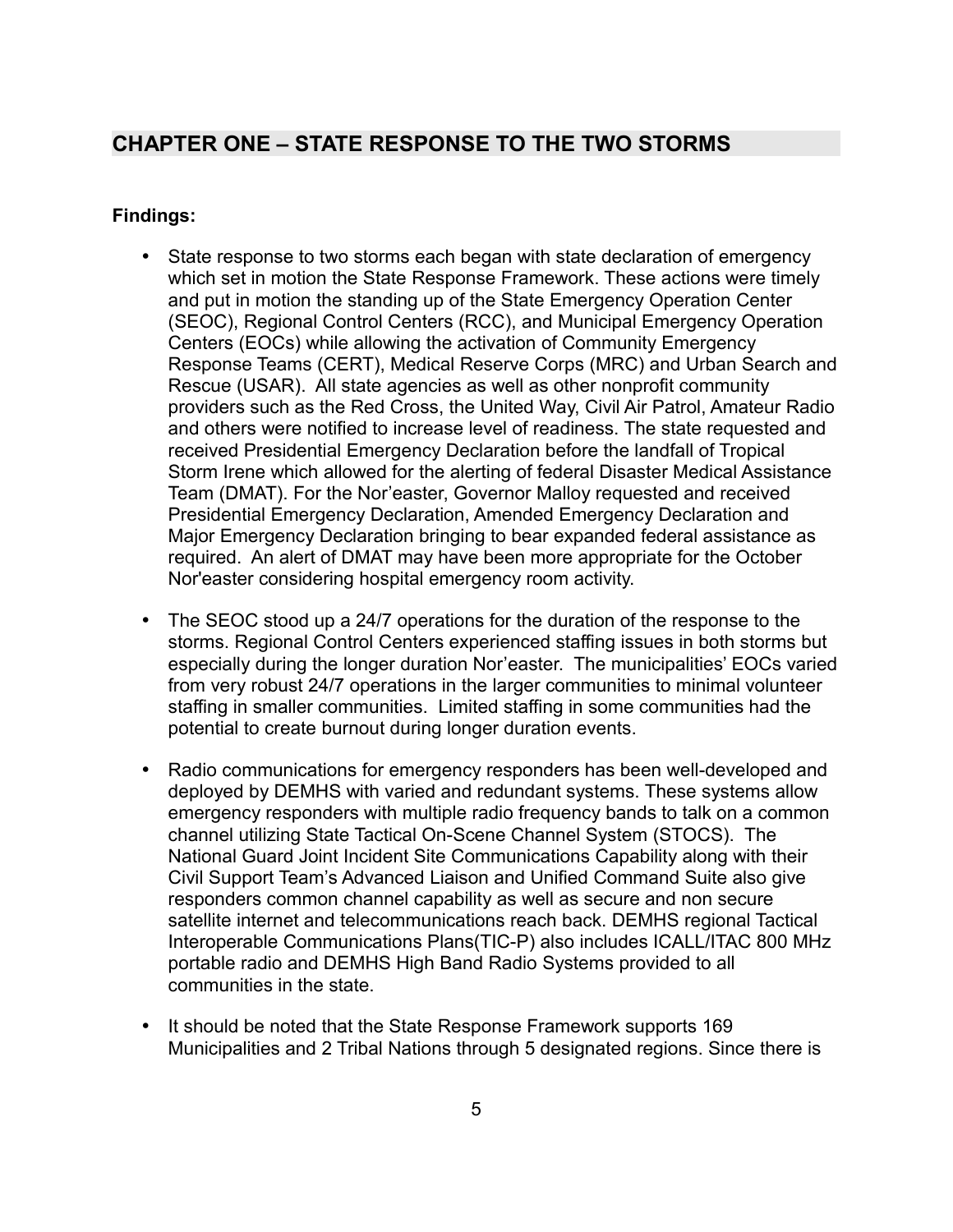no county system, the regional concept is designed to aid in span of control issues stemming from 171 entities reporting to 1 control center. Each municipality is required to designate an Emergency Management Director (EMD) and have an emergency response plan on file at DEMHS regional offices to be reviewed annually.

- In all likelihood, at least some portion of the two storms tested the response system in the majority of the communities beyond that experienced in past training and exercises. It cannot be overlooked that the response to the emergency situations as a result of the storms brought on by primarily extended utility (electrical and telecommunications) outages resulted in minimal loss of life, medical emergencies, and loss of property. Precautionary evacuations of areas prone to coastal flooding precluded rescue operations for the most part. The majority of the thirteen fatalities and medical problems were related to carbon monoxide poisoning or other issues related to the misuse of backup power generation and or alternative heat sources. Considering the heavy utilization of power equipment for clearing roads, downed utility wires and high voltage electrical repair, the emergency response overall was good for the magnitude of the storms. Nonetheless, there were many lessons to be learned from these events, as well as many best practices to be replicated as permitted by available resources. Looking to a situation brought on by a disaster of greater magnitude these after action reviews will serve the state and its communities well going forward.
- The success of the response efforts varied amongst the communities and state agencies. These two storm events have served to place a spotlight on proper disaster preparation and response, and it can be reported that many initiatives have already been put in place to take advantage of the lessons learned.
- The Commodities Task Force made up of primarily the Department of Correction, Army Corps of Engineers and National Guard demonstrated continuous improvement from events leading up to Tropical Storm Irene through the October Nor'easter. During the July annual training period, the 143 Combat Service Support Battalion exercised functional areas for civil support in a hurricane scenario. During Tropical Storm Irene this unit set up the point of distribution (POD) at Rentschler Field and passed out 237,000 Meals Ready to Eat (MRE), 907,000 bottles of water, 17 pallets of ice, generators and numerous infant food cases to 87 towns. Due to confusion amongst communities in ordering and capability to pick up commodities a working group was established to deal with these issues and other problems. As a result of lessons learned processing was streamlined and the National Guard delivered commodities to the municipalities during response to the October storm. There were more than 34,000 cases of MRE's and 34,000 cases of water delivered to 86 towns.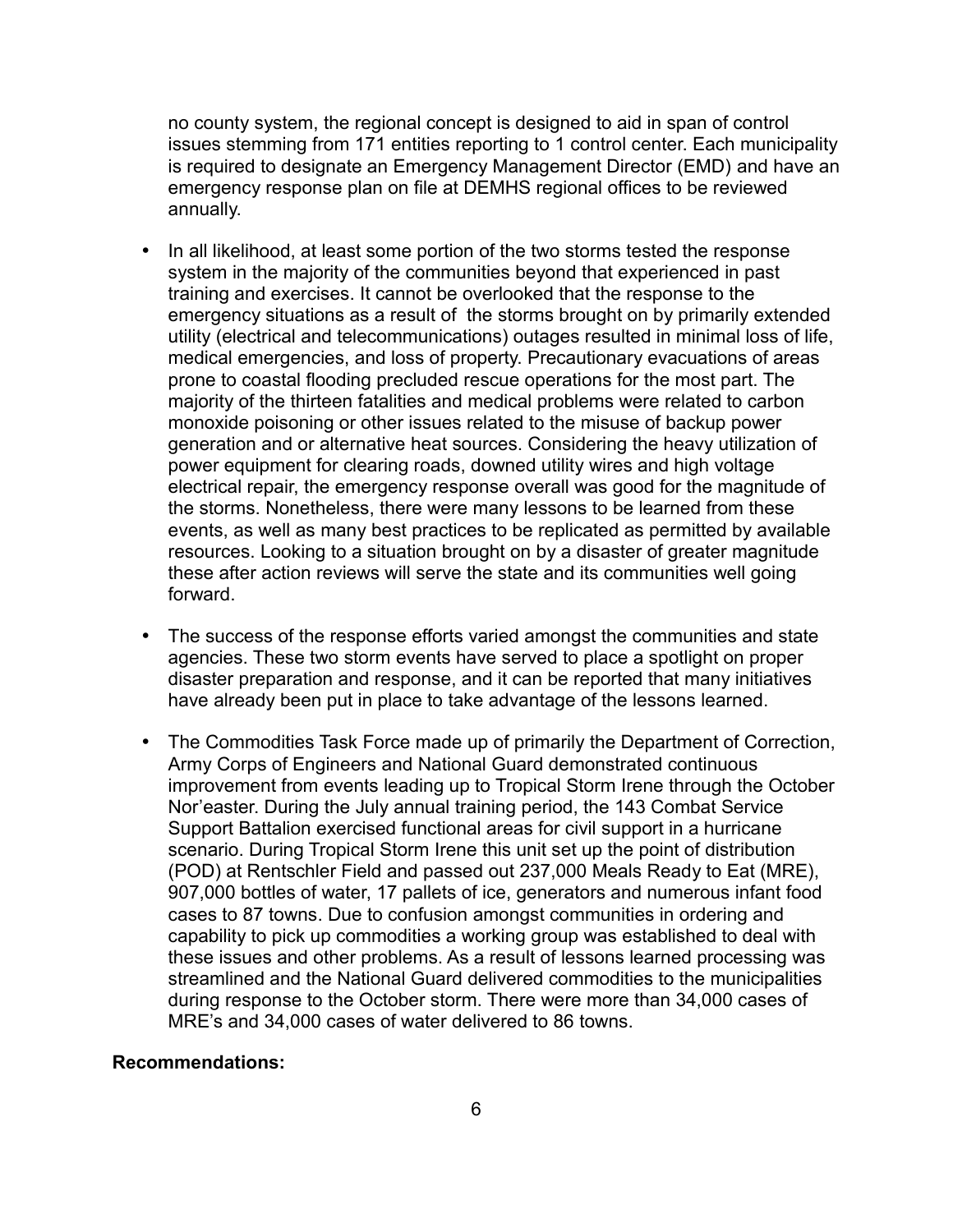- **1)** The Department of Correction and Military Department, along with other state agencies, are potential manpower sources available to alleviate staffing challenges in the future.
- **2)** Expanding the CERT capability for a variety of staffing functions will assist where communities themselves have limited staffing.
- **3)** Since radio communications equipment and other emergency response equipment is costly to maintain, a review of equipment absolutely required for effective emergency response is in order as not to dilute discretionary grant funding for training.
- **4)** The municipalities' emergency response plans vary greatly in specificity of responsibility and would be enhanced by training and exercise to increase all participants' understanding of their role relative to other responders. Put simply, one of the goals of emergency planning is to ensure that meetings between those responsible for emergency response occur in the exercise environment rather than a first meeting of participants at the actual emergency.
- **5)** Lessons learned from these two storms should be utilized to improve the state and various communities' emergency response capabilities. This will create a framework to deal with disasters of greater magnitude. To that end, a strong DEMHS Division within DESPP is essential to a robust response to an all hazards disaster in the future.
- **6)** An aggressive training exercise program should be undertaken. As DEMHS has indicated, an appropriate training goal would be one training per region per year. The goal is to have municipalities, especially the smaller communities whose resources can be stretched beyond the resources of larger communities, look to regional support and multi-municipality planning. This will require a well-resourced and integrated DEMHS Division to provide the support necessary for success in this area.
- **7)** The solid relationship that has been formed with municipalities and their plans needs to be enhanced through training, exercise, and lessons learned. With strong DEMHS regional support these plans can be adjusted as necessary.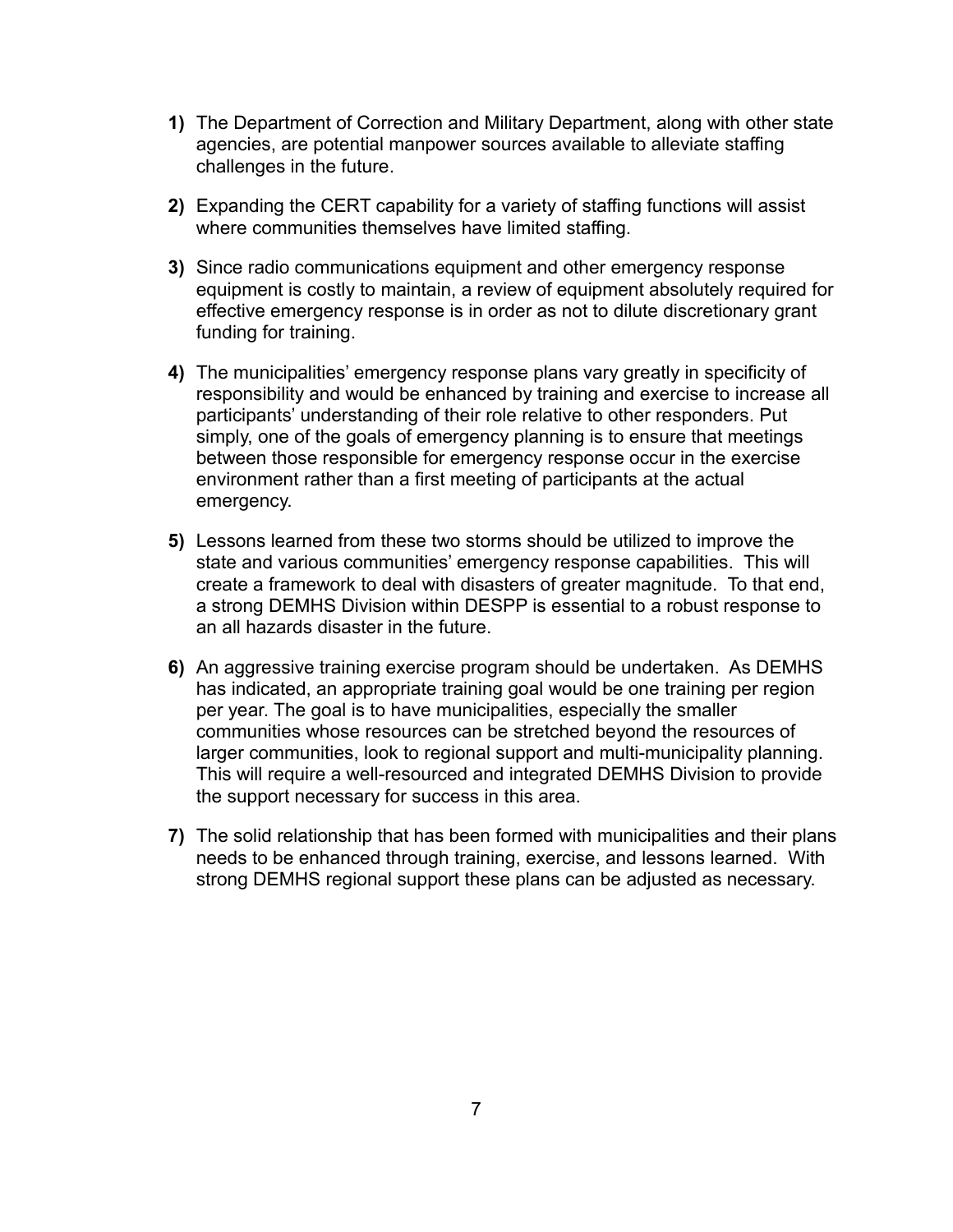# <span id="page-10-0"></span>**CHAPTER TWO – ASSESSING RISK: THE IMPACT OF CLIMATE CHANGE, THE RISE OF SEA LEVELS**

- The State of Connecticut has been subject to several hurricanes in the recent past, including the hurricane of 1938 (a Category 3 hurricane), Hurricane Bob (a Category 2 hurricane) and Hurricane Gloria (a Category 1 hurricane).
- As a result, in the State's Natural Disaster Plan, "The State Department of Emergency Management and Homeland Security (DEMHS) considers a strong Category 3 hurricane as the most probable, worst-case disaster scenario facing the state." Accordingly, the Panel focused on a Category 3 hurricane as the disaster for which the State should be prepared.
- Tropical Storm Irene and the October snow storm were powerful storms each knocking out power to more than 800,000 customers, far exceeding any storm in recent history. However, they pale in comparison to the damage that will be inflicted on Connecticut by a Category 3 hurricane with sustained winds between 100 to 120 mph.
- Irene downed approximately 1-2% of the State's trees. A major hurricane may down up to 70-80% of Connecticut's trees.
- Irene and the October storm resulted in over 800,000 outages each and took between 9-12 days to restore power. A Category 3 hurricane may black out the entire State, some areas for over a month.
- Total damages from both storms estimated at \$750 million \$1 billion dollars. The damage from a Category 3 hurricane similar to the 1938 hurricane is estimated (HAZUS MH) in today's dollars at \$54.2 billion.
- Testimony given to the Two Storm Panel by meteorologists from the National Weather Service stated that Connecticut is overdue for a major hurricane.
- Connecticut engineering drainage standards currently use rainfall data based on National Weather Service from the 1960's.
- Data from the Northeast Regional Climate Center indicates a major increase in precipitation over the last 40 years.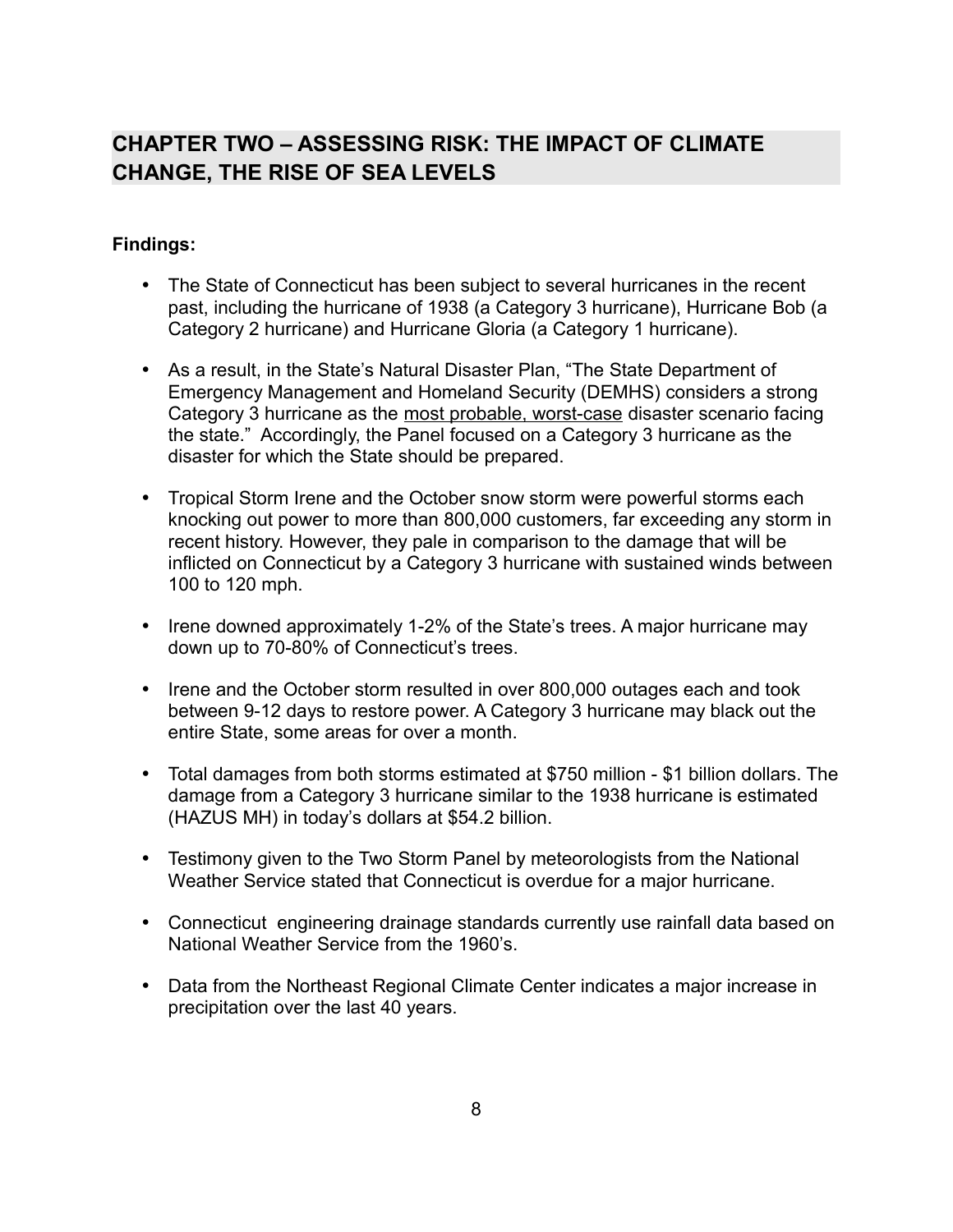- The impact of climate change on the rise of sea levels and its effect on more damaging storm surges presented to the Two Storm Panel raises serious concerns about the need to protect critical infrastructure along the coast and adjacent to rivers.
- Indeed, meteorological information presented to the Panel indicated that sea levels are anticipated to rise approximately 1.5 feet by mid-century, and from three to five feet by century's end.
- During Storm Irene, storm water surge came perilously close to flooding water and sewage treatment facilities. For example, during Tropical Storm Irene, storm surge came within a foot of flooding Norwalk's wastewater treatment plant. In addition, according to incident reports received from the Department of Energy and Environmental Protection, flood waters in combined sewer overflow systems, or in sewer systems where pump failure is present, may have lead to the discharge of raw sewage into receiving bodies of water.

- **8)** The Department of Construction Services (DCS) should compare results between the 1960's rainfall data and the extreme precipitation data obtained from the Northeast Regional Climate Center in drainage facility design. The results should also compare the construction costs between the two datasets and any other relevant impacts.
- **9)** DCS in collaboration with the Departments of Transportation (DOT) and Energy and Environmental Protection (DEEP) should develop new engineering standards that will better protect the built environment from the effects of extreme weather. These standards should then be incorporated into the State's Building Code within six months of development to reflect such new standards.
- **10)**The DCS should lead a Working Group of state departments in assessing, through Geographic Information Systems (GIS), state-owned critical infrastructure within FEMA designated flood zones and hurricane surge zones and assess the long-term risks or impacts to such facilities due to potential increases in extreme weather patterns and the impact of sea level rise on Connecticut's state as well as municipal infrastructure.
- **11)**The DEEP should also investigate and develop a plan for addressing combined sewer overflows and dam safety issues, particularly in light of anticipated rising sea levels over the next 50-100 years.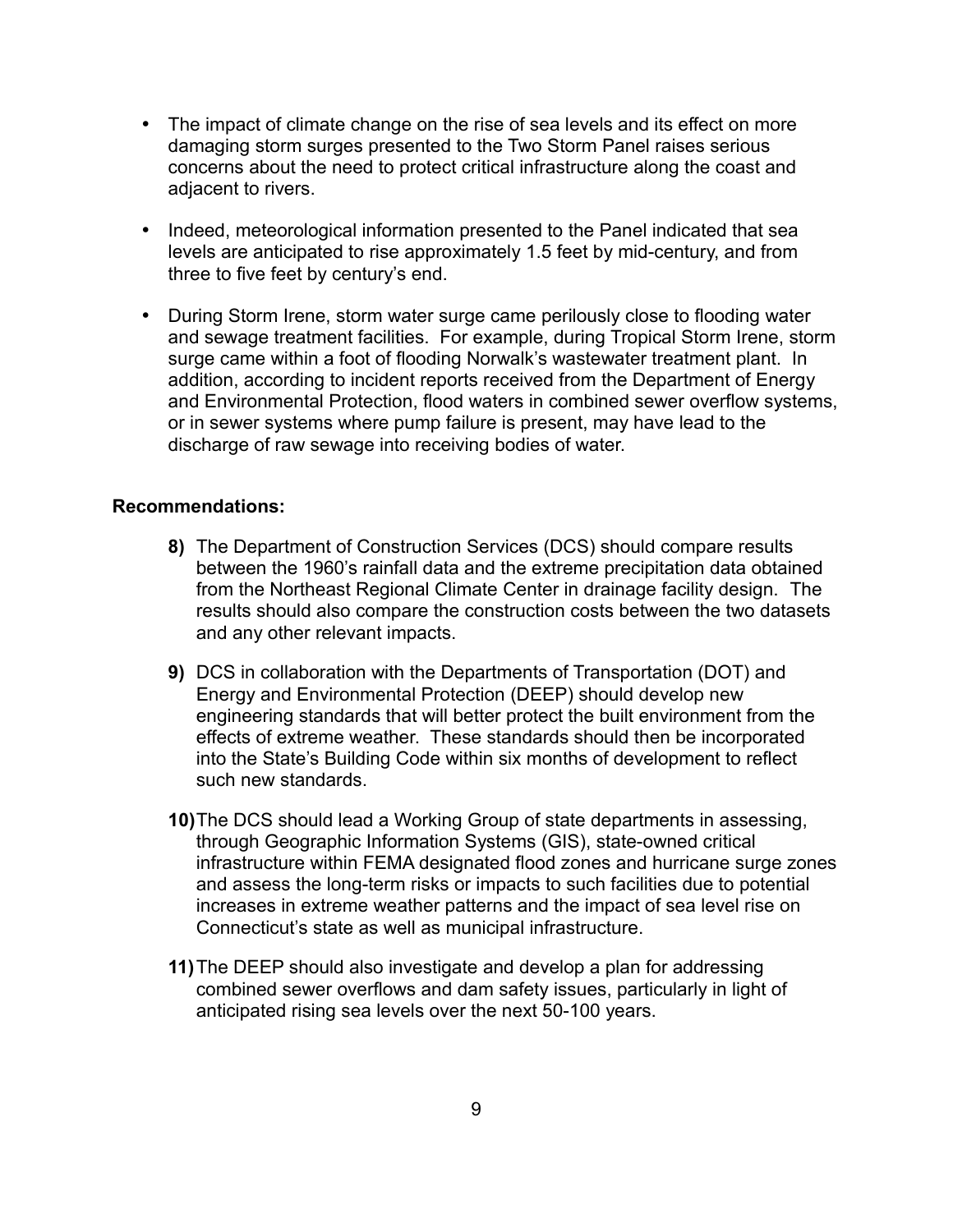# <span id="page-12-1"></span>**CHAPTER THREE – UTILITY ISSUES**

## <span id="page-12-0"></span>**PREPARATION**

- For purposes of this Report, the term "utility" is defined more broadly that the traditional definition of "utility" or "public service company" as might be found in Conn. Gen. Stat. § 16-1. Rather, the term "utility" shall include all infrastructure components, including electric, gas, water, sewer, telephone, cable, television, data and piping infrastructure.
- The Two Storm Panel reviewed multiple after storm reports, including: the Department of Utility Control reports issued after Hurricane Gloria in 1985, the Jacobs Consultancy report issued after the nor'easter of 2010 and Witt Associates report on Storm Irene and the October snow storm. The repetition of essentially the same problems identified after each storm over a 25 year period and similar recommendations is striking:
	- $\circ$  utility communications were reactive relative to contact with municipalities;
	- $\circ$  expand the after action/lessons-learned reviews to include direct input from field workers;
	- o improve labor management relations (CL&P);
	- $\circ$  provide mobile data terminals to line trucks; and
	- o improve supervisory training to handle large increase in workforce crews.
- In fairness, the utilities did improve in some areas, however their preparation was still materially deficient. In the case of the electric utilities, for example, a difficulty arises in that their Emergency Response Plans, although based on national best practice, proved during the two storms to have failed primarily in two key areas:
	- A) They were not based on a worst case scenario, a cardinal tenet of disaster preparedness. In fact, the Witt Report noted that CL&P'S Emergency Response Plan's working standard for a worst-case scenario was an outage of 100,000 customers. This is far less than the number of outages experienced during the two storms, and clearly less than the outages that would be anticipated should a Category 3 hurricane strike Connecticut.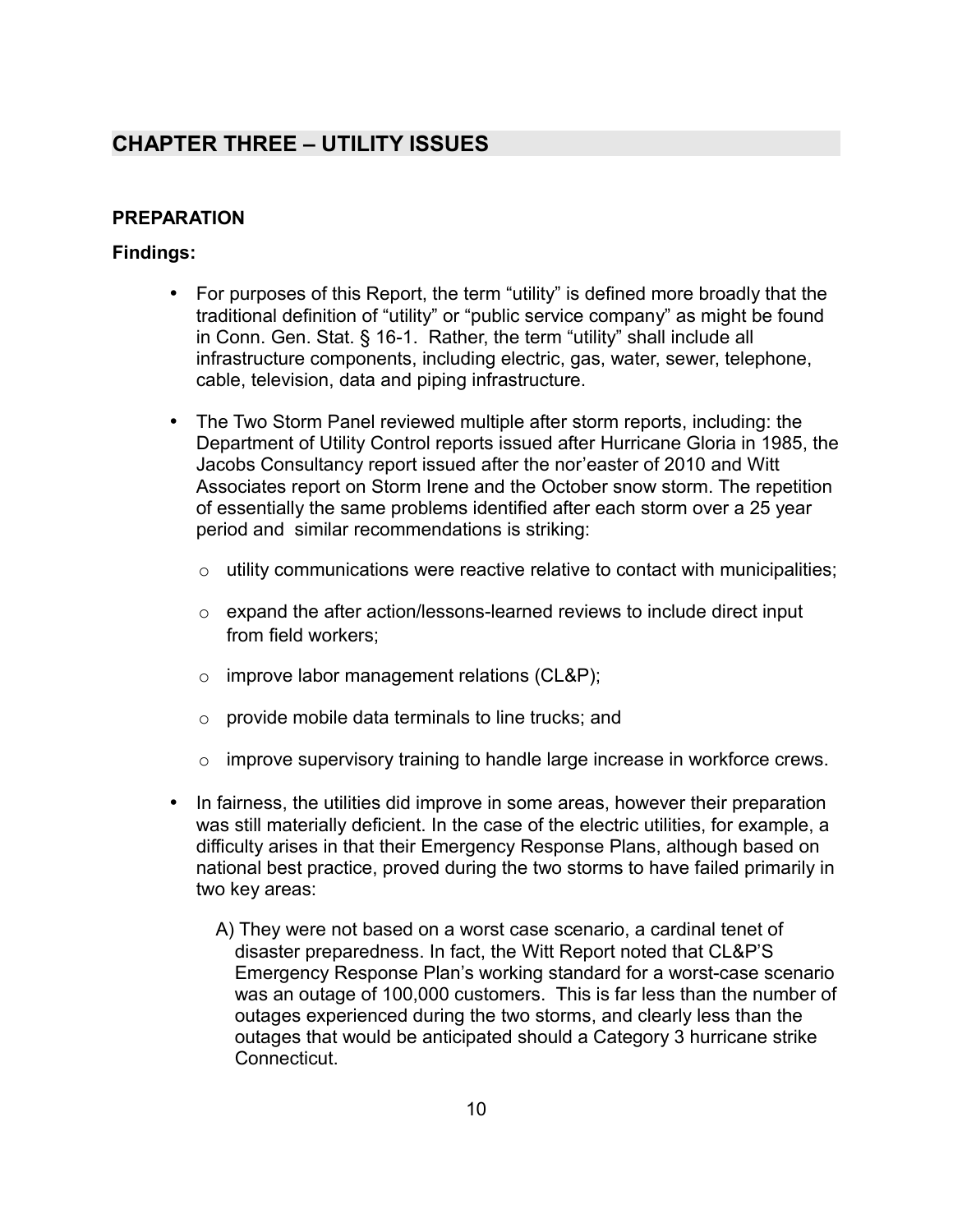- B) As both storms so vividly demonstrated, the utilities' incident command systems were not scalable, another major tenet of disaster preparedness. The size of the two storms revealed serious structural flaws in their actual on the ground response to their customers.
- The work of the utilities' line crews, i.e., the personnel in the field, is not what is in question. They worked hard and did admirable work. However, it is apparent that a toxic relationship exists between labor and management, and this relationship was on full display before the Panel. This issue has the potential to adversely affect public safety, and it is the obligation of management to improve this situation.
- In addition, the commitment of senior management in the electric, telecom and wireless communications sectors to implement recommendations that have been repeatedly proposed after major storms in the past is in question. This a particular concern regarding the Board of Northeast Utilities, its subsidiaries (including CL&P) and its executive suite management.
- Based on the responses that they provided to PURA and/or the Siting Council, certain utilities' senior management also appear to give short shrift to the concept of emergency planning and related issues associated with potential public safety impacts.
- The Panel acknowledges that there are no national standards for utility responses to emergencies and national disasters, either in terms of planning, staffing and equipment, response activities or recovery operations. Several jurisdictions are investigating this issue and appear to be planning to develop such standards.
- Wireless telecommunications service providers were not prepared to serve residential and business customers during a power outage. Certain companies had limited backup generator capacity.
- Wireless telecommunications service delivery maps indicate coverage quality that does not match experience. Services identified as "good" were minimally functional during power outages.

- **12)**PURA and/or the DEEP should work to ensure that previous findings related to utilities' handling of crises are enacted upon, including:
	- o utility communications were reactive relative to contact with municipalities;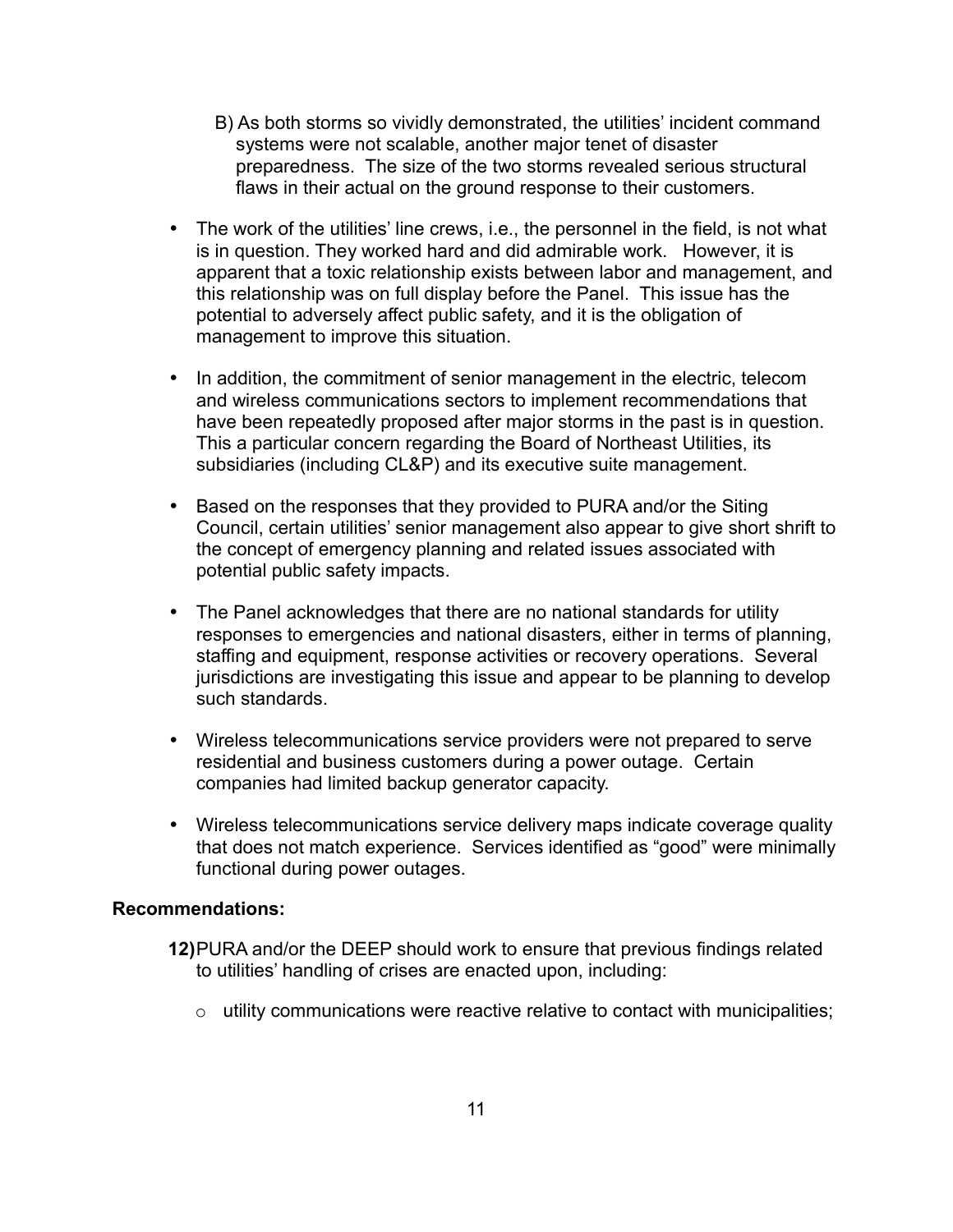- $\circ$  expand the after action/lessons-learned reviews to include direct input from field workers;
- o improve labor management relations (this could be accomplished by creating a labor/management committee within each company whose members shall include elected labor leaders and whose findings shall be reported to the appropriate regulatory authority on an annual basis);
- o provide mobile data terminals to line trucks; and
- $\circ$  improve supervisory training to handle large increases in workforce crews.
- **13)**With respect to improvement of handling large increases in workforce crews, under the auspices of PURA, Connecticut's electric utilities should review and revise (as necessary) mutual aid compacts and major contractor contracts. Utilities should demonstrate to PURA managerial capacity to increase their field workforce by at least 500% in time of emergency as well as increasing corresponding customer service functions proportionally.
- **14)**The utilities' emergency plans should be based on a true worst case scenario. In the case of Connecticut, this would mean planning for the effects of a Category 3 hurricane.
- **15)**The Legislature should authorize PURA to develop performance standards for utilities' response to emergencies, storms and natural disasters. These standards should include standards for: planning, hazard mitigation, staffing and equipment, response times and recovery efforts in response to emergencies. The Legislature should also establish penalties for failure to meet such standards.
- **16)**Utilities should be required to maintain a portion of their service fleets for use by outside contractors in case of emergency.
- **17)**The utilities' incident command systems also need to be made scalable. In short, the utilities should be able to seamlessly adjust the ground response to their customers, whether the outage is 5,000, 50,000 or 500,000 customers.
- **18)**State regulatory bodies should review telecommunications services currently in place to verify that the vendors have sufficient generator and backhaul capacity to meet the emergency needs of consumers and businesses.
- **19)**All communications systems should supply an accurate accounting of the effectiveness and "lasting use" of their systems in the event of a loss of power.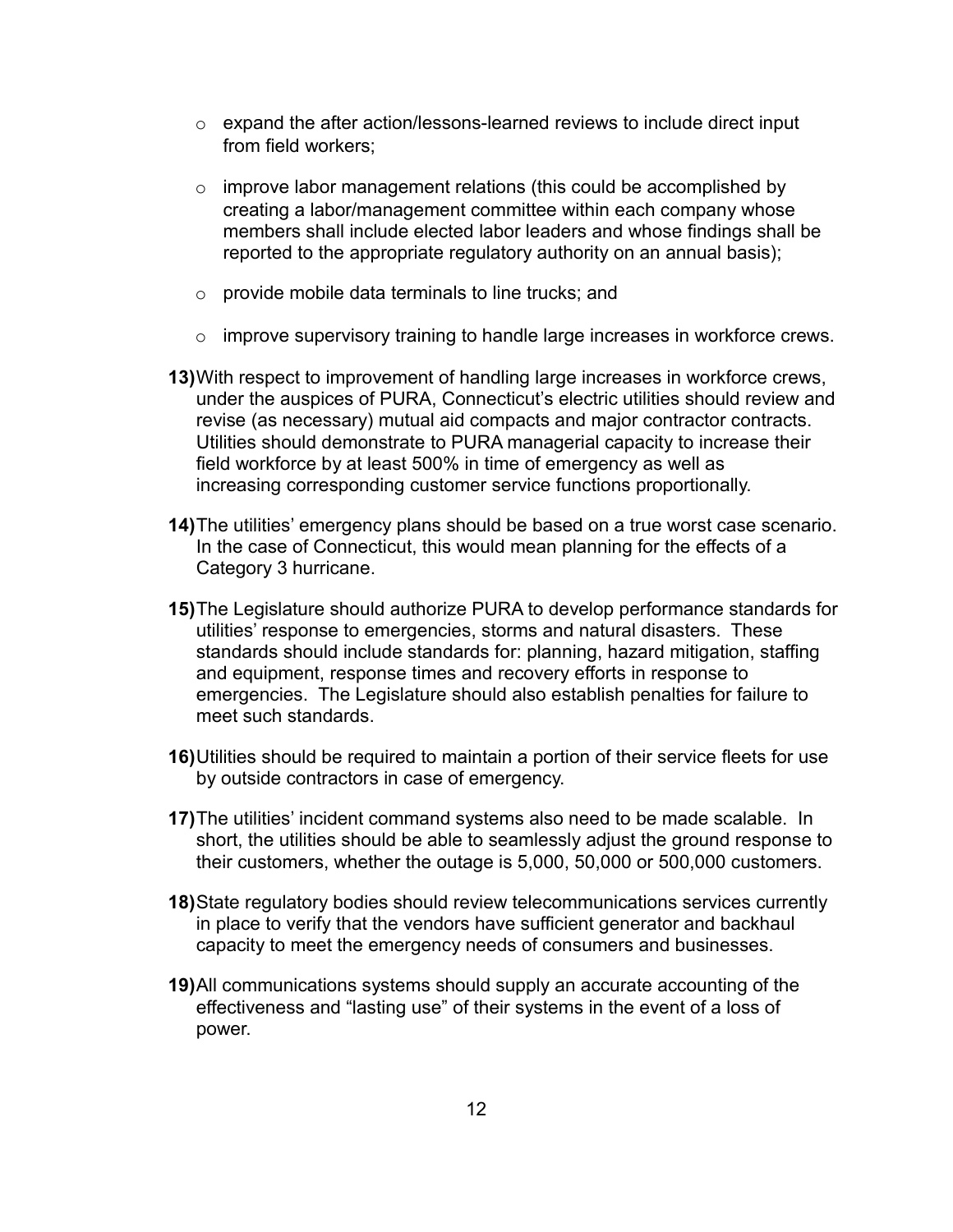## <span id="page-15-0"></span>**TREE TRIMMING**

## **Findings:**

- Trees have great value, both aesthetic and economic, and Connecticut residents not only take great pride in their beauty, but benefit significantly from them. Testimony presented by the Urban Forestry unit of DEEP showed the heating and cooling costs of a home were lowered with the presence of appropriate trees.
- Trees knocked down 90% of the utility wires that fell in Tropical Storm Irene.
- Data presented to the Two Storm Panel indicated that Connecticut has one of the most dense tree canopies in the United States (# 1 in the U.S. for our Wildland/Urban Interface tree density). Connecticut's tree profile, also, revealed trees with larger circumferences than average. UIL Holdings estimated that over 300,000 trees are planted in the utility pole rights of way (ROW) in its 17 town territory.

| <b>Source of Tree Trimming Budget</b>            | <b>Amount of Budget</b>           |  |
|--------------------------------------------------|-----------------------------------|--|
| Municipal (Used primarily for maintaining health | Approximately \$10 million a year |  |
| of town trees, not for utility rights-of-way)    |                                   |  |
| Connecticut Dept. of Transportation (Used        | \$550,000 per year                |  |
| primarily for roadway clearance and safety)      |                                   |  |
| Telecommunications companies                     | Failed to provide a tree trimming |  |
|                                                  | budget to Two Storm Panel         |  |
| CL&P (For 143 towns)                             | \$24,625,000                      |  |
| UI (For 17 towns)                                | \$3,418,883                       |  |

• Tree trimming and removal budgets consist of four sources:

- In its proposal to harden or strengthen its pole and wire infrastructure that CL&P submitted to the Two Storm Panel, the company recommended that they be approved to spend \$366 million over the next ten years, essentially a 50% increase over what CL&P spent in the previous ten years, on tree trimming and vegetation management.
- There does not exist in Connecticut specific industry standards for tree trimming aside from the safety standards in ANSI Z 133.1 and OSHA 1910.269 and the operation standards in the ANSI A 300 series to direct the actions of tree wardens or of those performing utility pruning.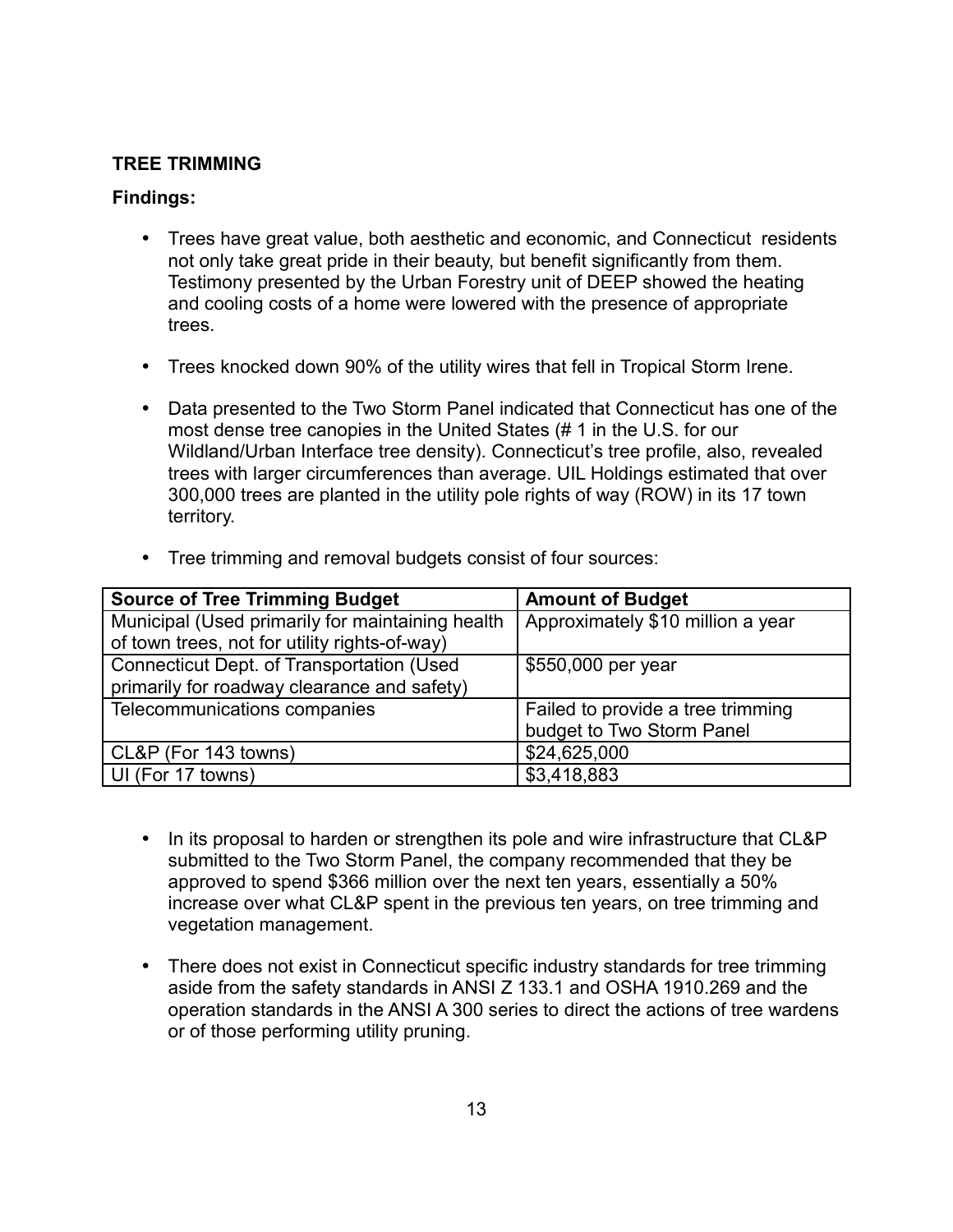• There are also no criteria by which a person may be appointed a tree warden.

- **20)**Conduct a state -wide tree risk assessment and prioritization schedule particularly targeting hazardous trees.
- **21)**Establish a state-wide Hazardous Tree Removal Fund that will provide matching grants to homeowners for the removal of trees on private property that endanger utility wires.
- **22)**1.5 % of all funds approved for utility vegetation management by PURA should be used to fund the private property Hazardous Tree program for 5 years.
- **23)**Establish a State Vegetation Management Task Force (SVMTF) that will develop standards for road side tree care in Connecticut, vegetation management practices and schedules for utility rights of way, right tree/right place standards, licensing standards for tree wardens, municipal tree inventories and pruning schedules. This Task Force should consist of State, municipal, utility and nonprofit environmental organizations. The Commissioner of the DEEP or his/her designee should be its Chairperson.
- **24)**DEEP should convene appropriate State agencies, municipalities and utilities for the purpose of creating a 5 year collaborative effort for an enhanced tree maintenance program and the development of an educational effort regarding the use of appropriate and diverse tree species in both public and private spaces.
- **25)**At least four entities—electric utilities, municipalities, telecom utilities, and the State of Connecticut—engage in tree trimming/removal activities that may protect the necessary infrastructure. On a semiannual basis, these activities should be coordinated amongst them to maximize the effectiveness of each entity and goals/targets should be established. This activity would be monitored through the SVMTF.
- **26)**Increase DOT Tree Maintenance budget by \$1 million a year for three years for road/ tree safety program.
- **27)**Legislation should be adopted providing for the removal of "hazard trees" from private property by utilities or municipalities, which should include reasonable protections for property owners.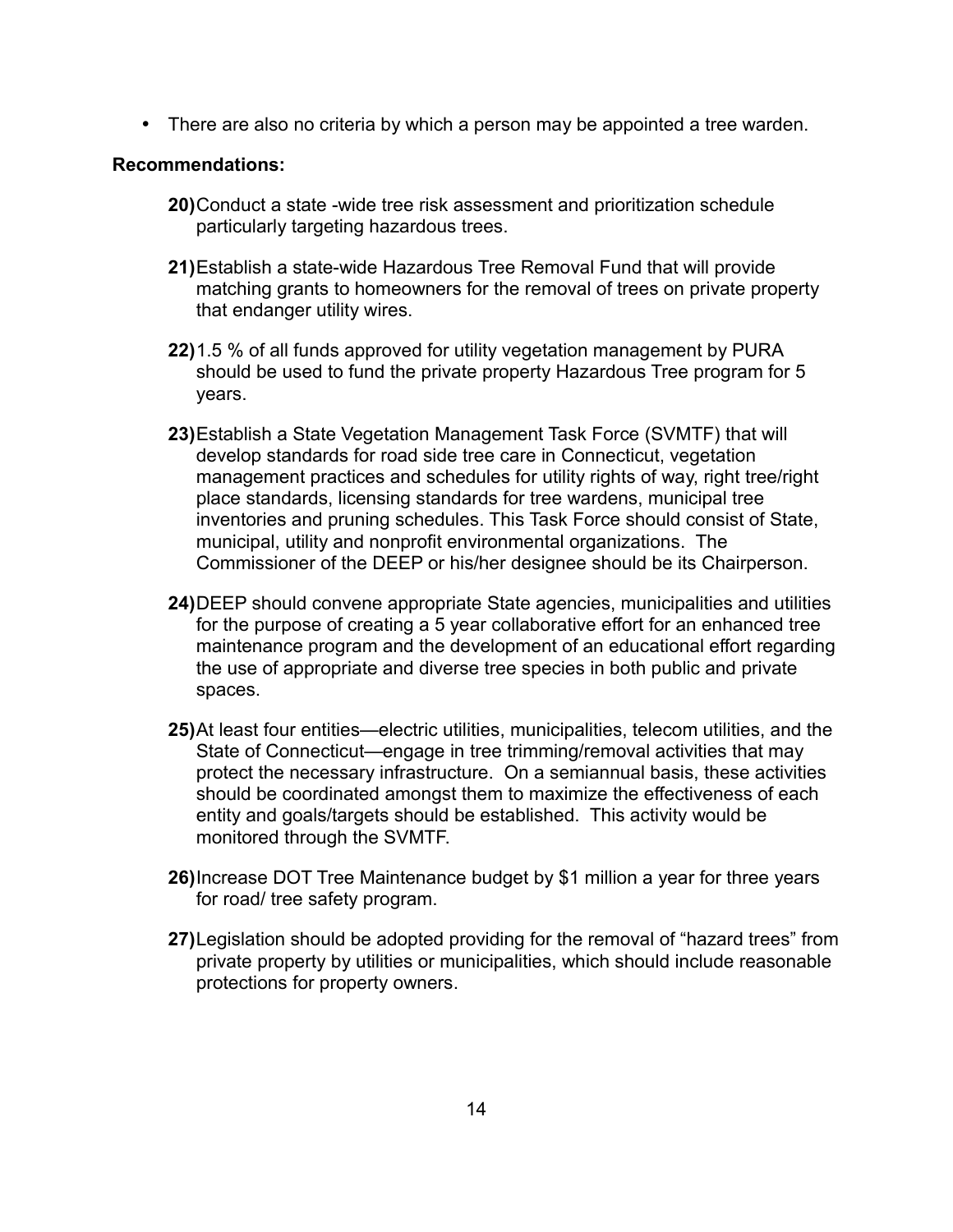## <span id="page-17-0"></span>**INFRASTRUCTURE HARDENING**

## **Findings:**

- Electric and telecom utility general maintenance was insufficient to effectively protect the existing "pole and wire" infrastructure from natural disaster, specifically the impact of falling trees/limbs on this infrastructure.
- The panel reviewed several analyses of underground cable costs and feasibility in Connecticut, using data from other states to make estimates on cost and feasibility/effectiveness.
- The utilities have maintained that undergrounding is not feasible in many areas due to cost factors and damage caused by traffic, weather, and condensation. The majority of studies that were reviewed, however, indicated that the appropriate installation of underground cables protected the cables from traffic and frost, and a common system of condensation elimination, used in many states in extensive underground systems, prevented damage caused in this way.
- In addition, the cost of underground cables in many areas, especially city and town centers, is not drastically different from that of above-ground utilities, due to the absence of impediments below the surface (i.e, ledge).

- **28)**The Panel recommends that undergrounding be immediately studied by DEEP in the areas discussed by the Panel and the utilities. Such study should encompass feasibility of such undergrounding, the costs associated with the undergrounding, as well as potential reliability issues associated with undergrounded assets.
- **29)**Selective undergrounding of utilities and strengthening assets beyond the requirements of the National Electric Safety Code (e.g., use of composite poles and spacer cable) should be recommended to PURA, with the cost shared between ratepayers and shareholders. All work should be permitted by municipalities, and the utilities should be required to pre-plan with other utilities with above-ground or below ground assets to reduce all costs for upgrades, bringing evidence of such cooperation as a requirement for local permitting.
- **30)**Pole custodians should develop an audited list of assets, including age of assets and wind load, to better assist in managing a work plan for asset strengthening. This list should be provided to the newly-created pole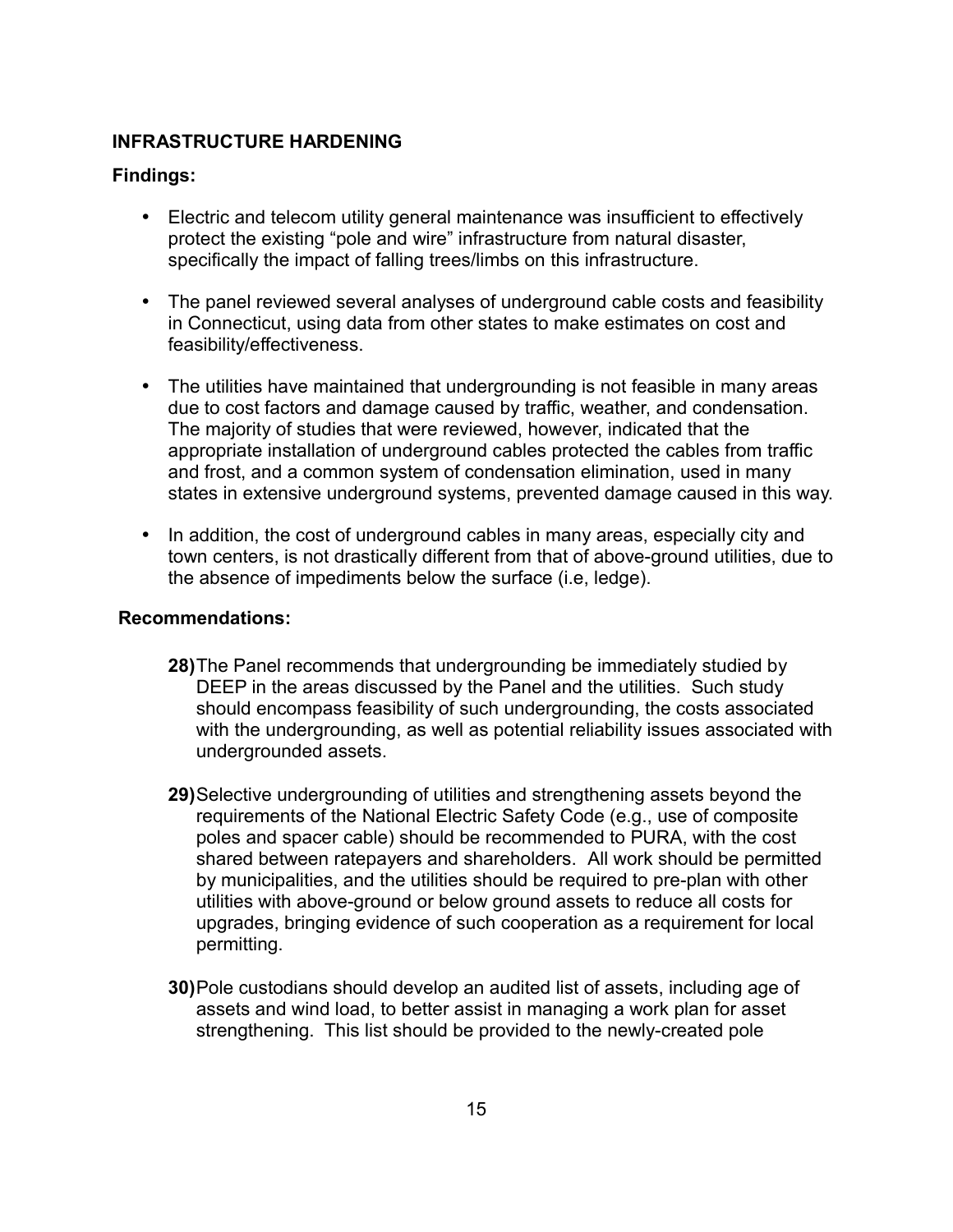administrator position (discussed in Chapter 8, Recommendation 74 of this document) on an annual basis.

**31)**As one utility needs to expand or build new infrastructure, it should consult with other utilities, and where possible, co-locate such expansion with other utilities to minimize the cost of burying them underground. Such an effort would need to be coordinated through a combination of PURA and the Siting Council so that utilities could be co-located.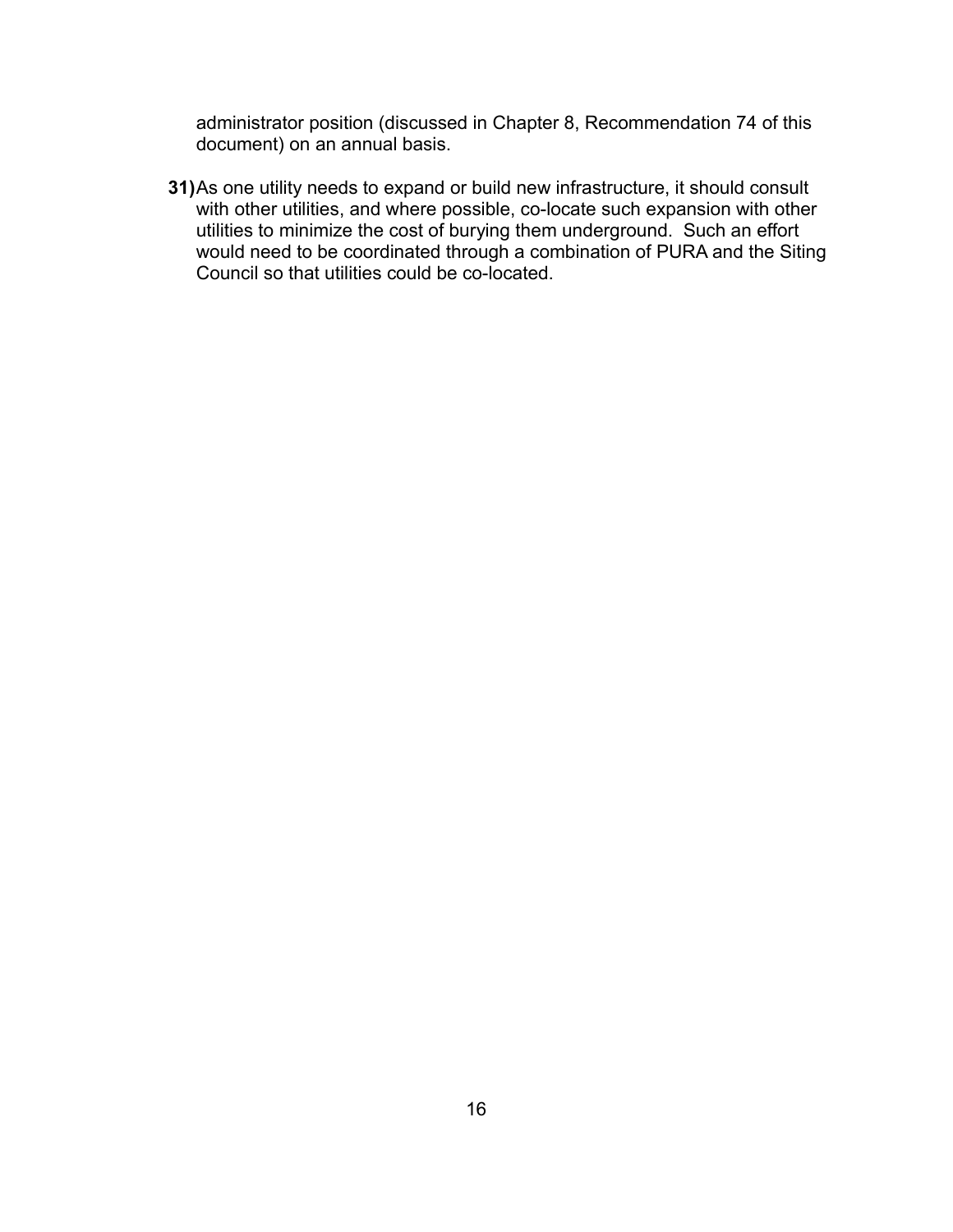# <span id="page-19-1"></span>**CHAPTER FOUR – GENERAL COMMUNICATIONS AND THE SHARING INFORMATION BETWEEN UTILITIES AND MUNICIPALITIES**

# <span id="page-19-0"></span>**ESTABLISHING MUTUAL PRIORITIES/ SHARING INFORMATION BETWEEN UTILITIES AND THE COMMUNITIES THEY SERVE**

## **Findings:**

- Testimony before the Two Storm Panel, particularly by municipal officials and first responders repeatedly stressed the confusion or conflict over municipal priorities during storms and the utilities' desire to restore service.
- There was a lack of accurate information about the resumption of power that affected all individual consumers and all businesses in the state.
- Hospitals, community providers and other healthcare and human service providers were limited in their ability to provide continuous services for their service populations without accurate information.
- This resulted in service inefficiencies, for example, individuals spending additional days in hospital settings although they did not require hospital level of care, community providers paying for relocation costs in hotels and other settings for indefinite periods of time and consumers unable to access basic healthcare because care settings could not open.
- Accurate information about resumption of power is necessary in order to safely discharge patients to homes, serve individuals in their own homes and allocate staff resources so that essential healthcare services can be provided
- Some text services offered by utilities directed individuals to shelters that had been closed or moved. The text information was not updated in a timely fashion.
- Outage maps did not provide local detail.

- **32)**A Municipal/Utility Collaborative Working Group should be created. This group would be chaired and convened by the Deputy Commissioner of the Department of Emergency Management/ Homeland Security and should develop:
	- A) A statewide protocol that will establish key municipal priorities for safe and timely power restoration;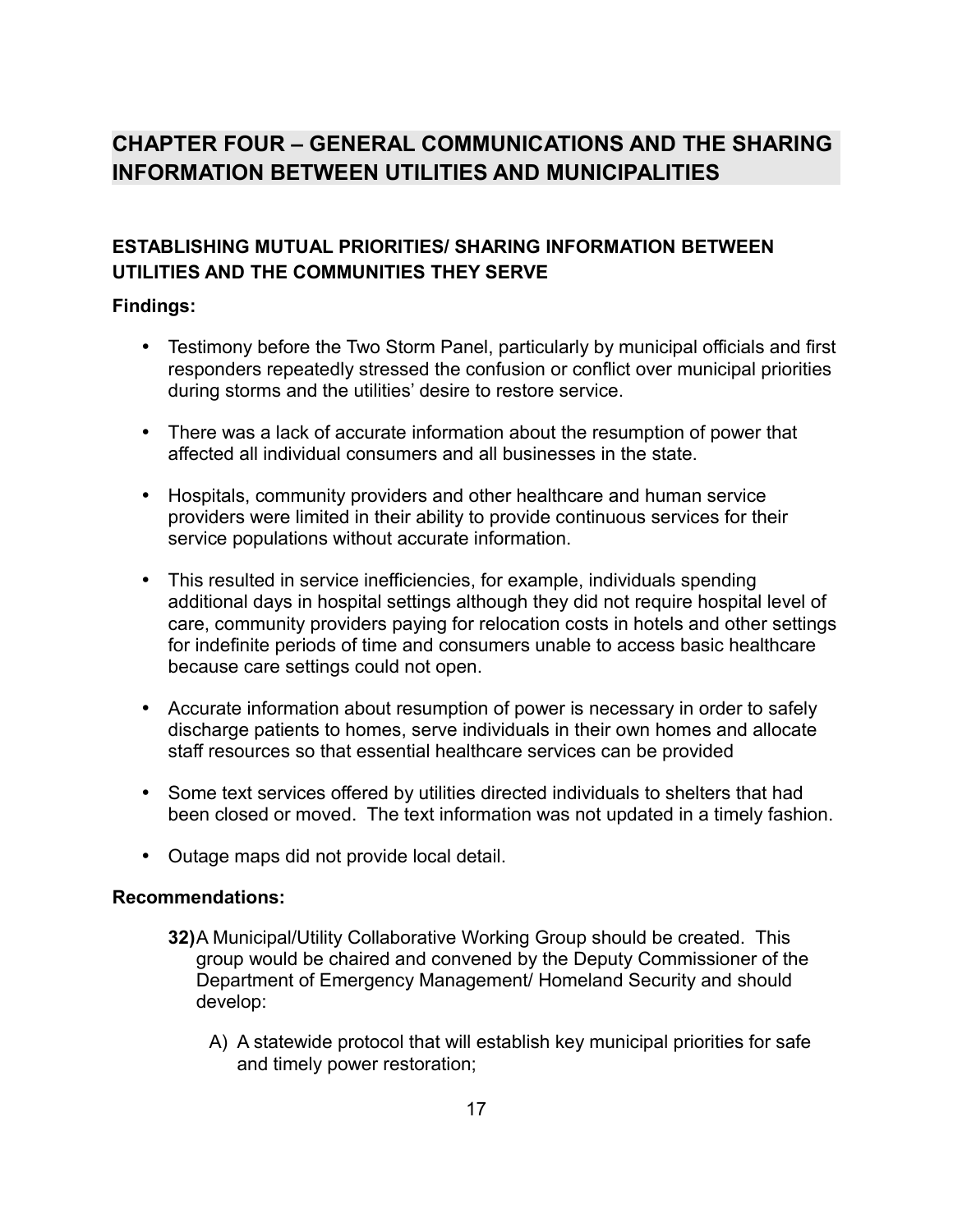- B) A compatible storm damage assessment program that gathers and shares information between utility personnel and municipalities;
- C) A protocol for the development of Municipal/Utility Storm Teams in which utility line crews and municipal public works road clearing crews partner in a more efficient team effort to restore power;
- D) Each municipality should have the flexibility to have their local plan reflect local conditions as long as those local conditions are compatible with the State's overall goal of safe and timely safe power restoration;
- E) Each municipality through its Mayor or First Selectman and the utility serving that community by its President or Chief Operating Officer should sign an agreement which will then be a basis for determining a benchmark for performance in future storms; and
- F) DEMHS should monitor and audit the implementation of such individual municipal/utility collaborative agreements.
- **33)**The electric utilities must improve systems to provide timely, accurate information about power restoration projections, remedying problems that occurred during both of the two storms.
- **34)**Standards should be developed so that accurate information about resumption of telecommunication service to allow the safe discharge of patients to homes, allow individuals with medical needs to safely remain in their own homes and allocate staff resources so that essential healthcare services can be provided.

#### <span id="page-20-0"></span>**REGULAR MEETINGS OF ALL STAKEHOLDERS**

- Municipal responses to disasters such as storms often involve people who, in the course of their normal duties, may never come in contact with each other. A declaration of emergency should not be the first time that key actors meet each other or plan their strategy.
- Currently large (100,000+) towns are assigned a CL&P accounts manager and smaller towns share a manager between up to 20 towns.
- CL&P began a liaison mechanism in 2010 after the flooding caused by March nor'easter of that year. After the storm began, the utility selected existing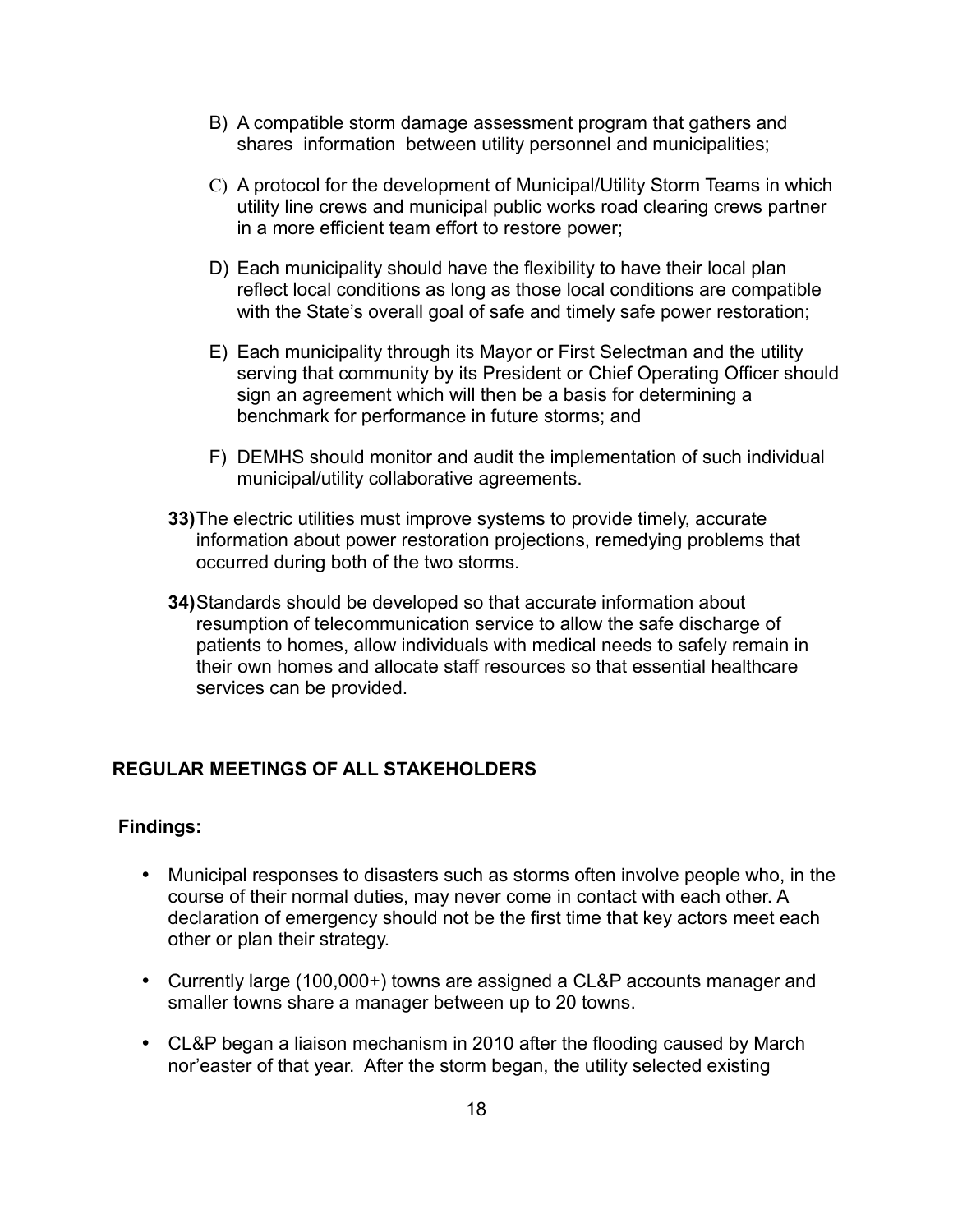employees from its workforce, which included administrators, legal professionals and other office workers to act as liaisons with respective towns.

- When these individuals did arrive, they had no prior knowledge of the municipalities to which they were assigned, nor did they have access to any useful information regarding timetables for re-establishment of power to homes, schools, businesses, or health care facilities. They did not know how to request information regarding when trucks would arrive, when crews would clear lines from roads, as well as when lines would be re-established and repowered.
- During the recent testimony, CL&P made a commitment that it would provide appropriate representatives to each municipality. Some municipalities have asked that a representative be sent to work with a group of towns that are geographically and demographically similar, and that have gridlines that impact each other.
- It is important when considering the role that utilities play in disaster response and public safety to acknowledge (and hold accountable) all types of power and communications networks, including cell towers, cable companies, telecommunications providers and others. For example, CL&P has committed to fixing all utility poles, including those owned by AT&T, however AT&T is unable to repair poles where electrical cables are present. AT&T has an obligation, then, to participate fully in these key stakeholder meetings in order to provide exact information on how they will assist in the restoration of service as quickly as possible.

- **35)**Each town should hold annual emergency preparedness meetings/tabletop exercises with the chief elected official, emergency management director, fire chief, resident state trooper or police chief, emergency medical services, public works supervisor, water/wastewater authority representative, representative from the Board of Finance, the Superintendent of Schools, the area Senior and Shelter coordinator, the accounts manager/liaison from the utility company, and other appropriate personnel.
- **36)**In addition, an annual meeting should be held for members of each DEMHS region with all of the above-named individuals present.
- **37)**A DEMHS/DESPP-sponsored real time regional training exercise should be held, incorporating utilities, municipalities, the State of Connecticut, and other critical stakeholders (including American Red Cross and CT ARES), in which all parties identify the assets available and the condition of those assets. Communities not participating can observe and provide input as well.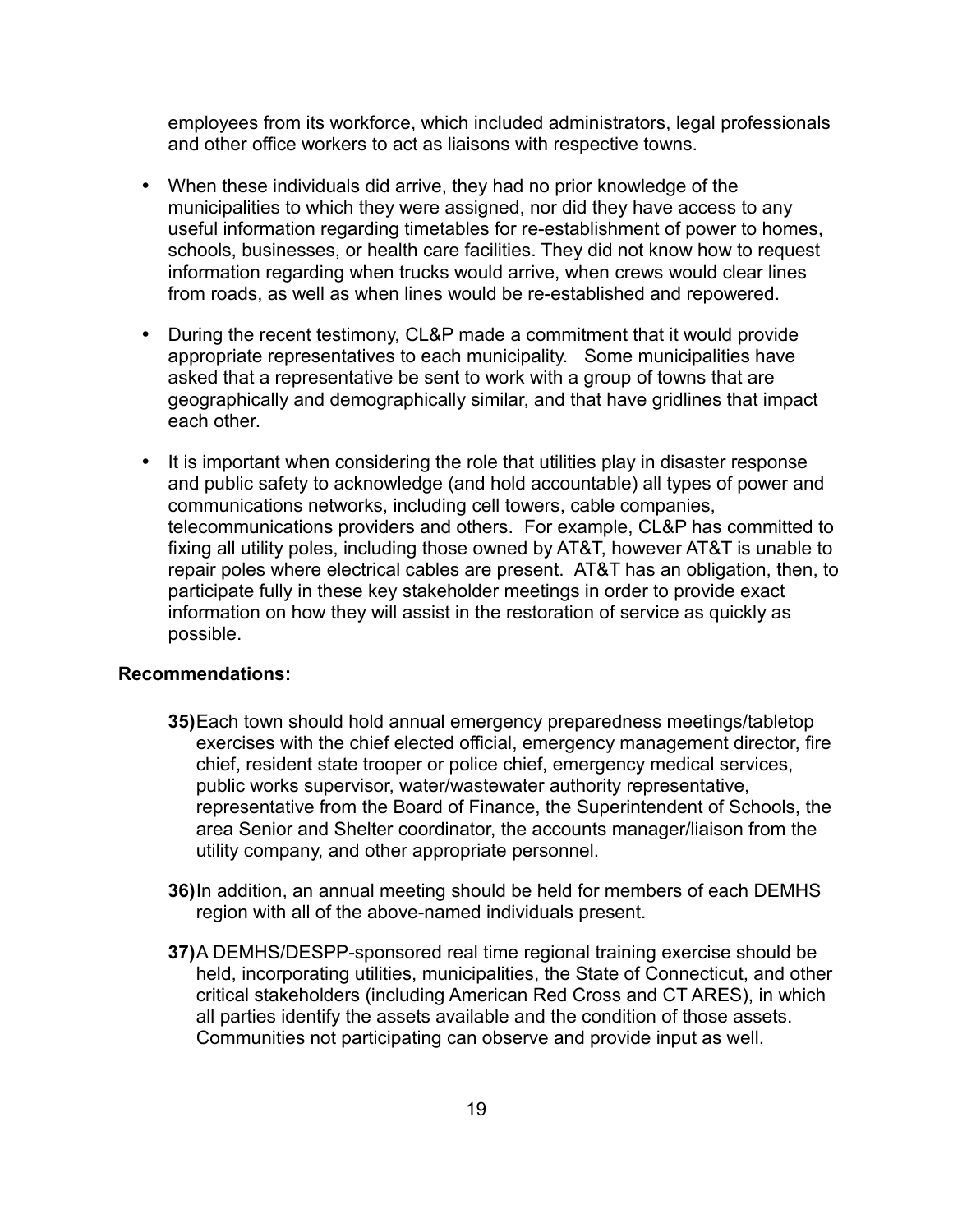**38)**Each utility representative must understand the municipality's position and activity with respect to the overall grid, and be able to give accurate, noninflated, and up-to-date information to each community regarding timelines for power restoration. To this end, these representatives must be identified and assigned to each municipality or municipal cluster, and trained to perform these functions at any given moment.

#### <span id="page-22-0"></span>**STATEWIDE COMMUNICATIONS**

#### **Findings:**

- The Governor and the EOC team did an exceptional job of briefing the public during the two storms. Information was available on TV, the internet, radio and via print media and could be accessed by the public even those with no power and limited communication tools.
- Community providers provided 24 hour supports for a vulnerable population for the duration of both storms. Earlier access to power and telecommunications would have better assured the health and safety of the individuals served.
- WebEOC is a web based communication and information sharing tool for planning. According to the municipalities, there is need to add to the local component to improve the coordination between local, regional and state resources. DEMHS would be the appropriate agency to assess any shortfalls that may exist in the system.
- United Way of Connecticut 2-1-1, working under contract with the State of Connecticut, provided significant communication services to residents during Tropical Storm Irene and the Nor'easter, far surpassing previous demand for information and referral service. In providing these contractual services to the state, it is reliant on government funding to support service expansion.

- **39)**During a state-declared State of Emergency, the Governor (or his/her designee) should continue the practice of daily teleconference briefings with municipal CEOs (or their designees).
- **40)**In addition, the Governor (or his/her designee) should launch a public service communications campaign advising individuals about the potential dangers of using generators improperly or undertaking activities that may result in carbon monoxide poisoning or other health hazards.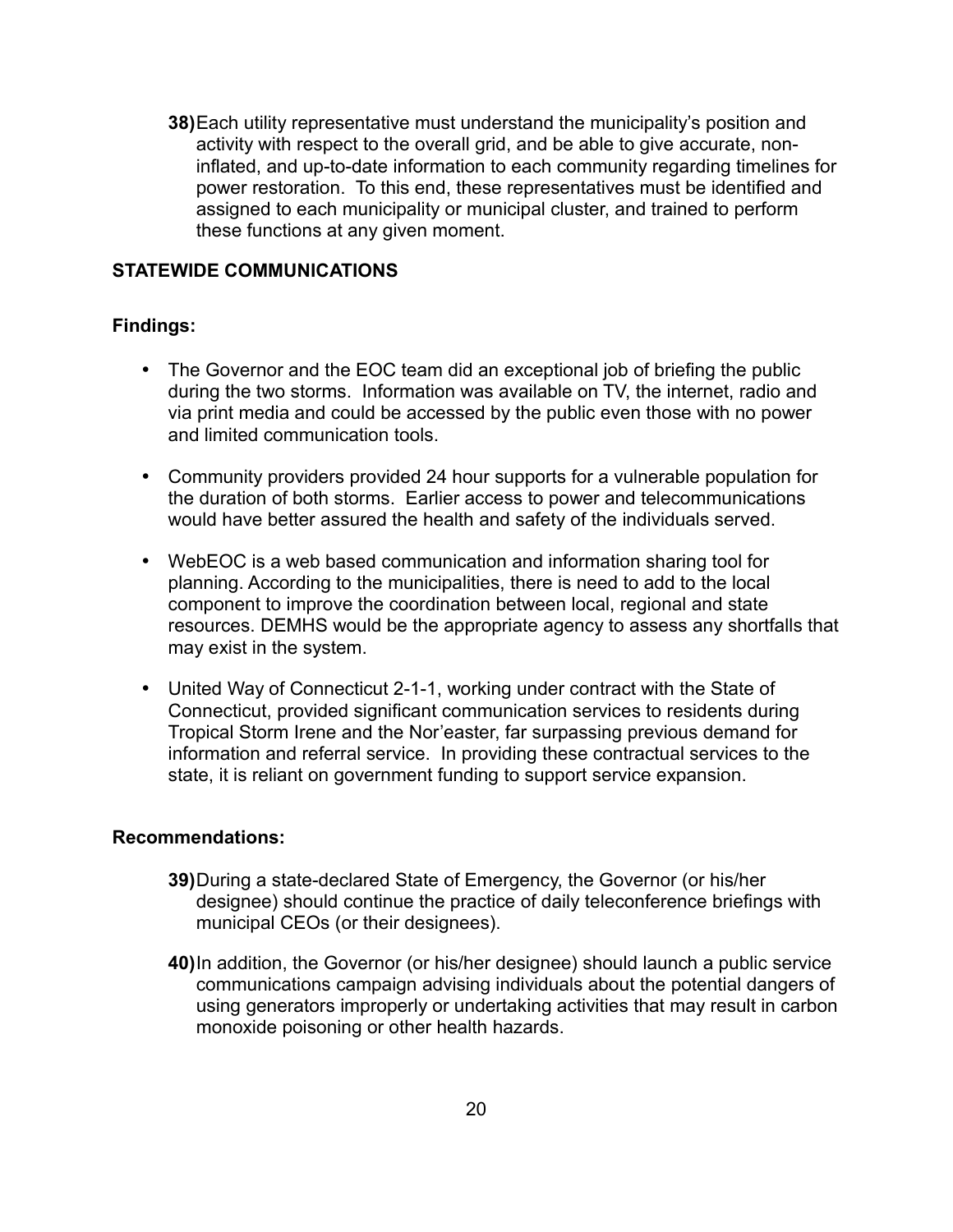- **41)**Utilize additional communication mechanisms to convey emergency information to the broader public including utilization of social media, American Sign Language and closed captioning in EOC and other briefings.
- **42)**Coordinate with municipalities and utility providers to give priority restoration to community provider organizations so that the individuals served can continue to receive services in their own homes and in provider service delivery locations rather than in municipal shelters, nursing homes, hospitals or other more costly levels of care.
- **43)**United Way of Connecticut 2-1-1 needs to expand its communication capacity through its contract with the State in order to meet a high level of service and in order to be prepared for the next emergency situation. This can be accomplished by providing access to a "remote configurable IVR system" to allow for internet access for call routing and installing a back-up generator with transfer switch and wiring to power back up cooling and heating systems and lighting. In addition, the purchase of laptops and docking stations and increased Virtual Private Network (VPN) capacity to allow for remote operation in emergency situations should be considered.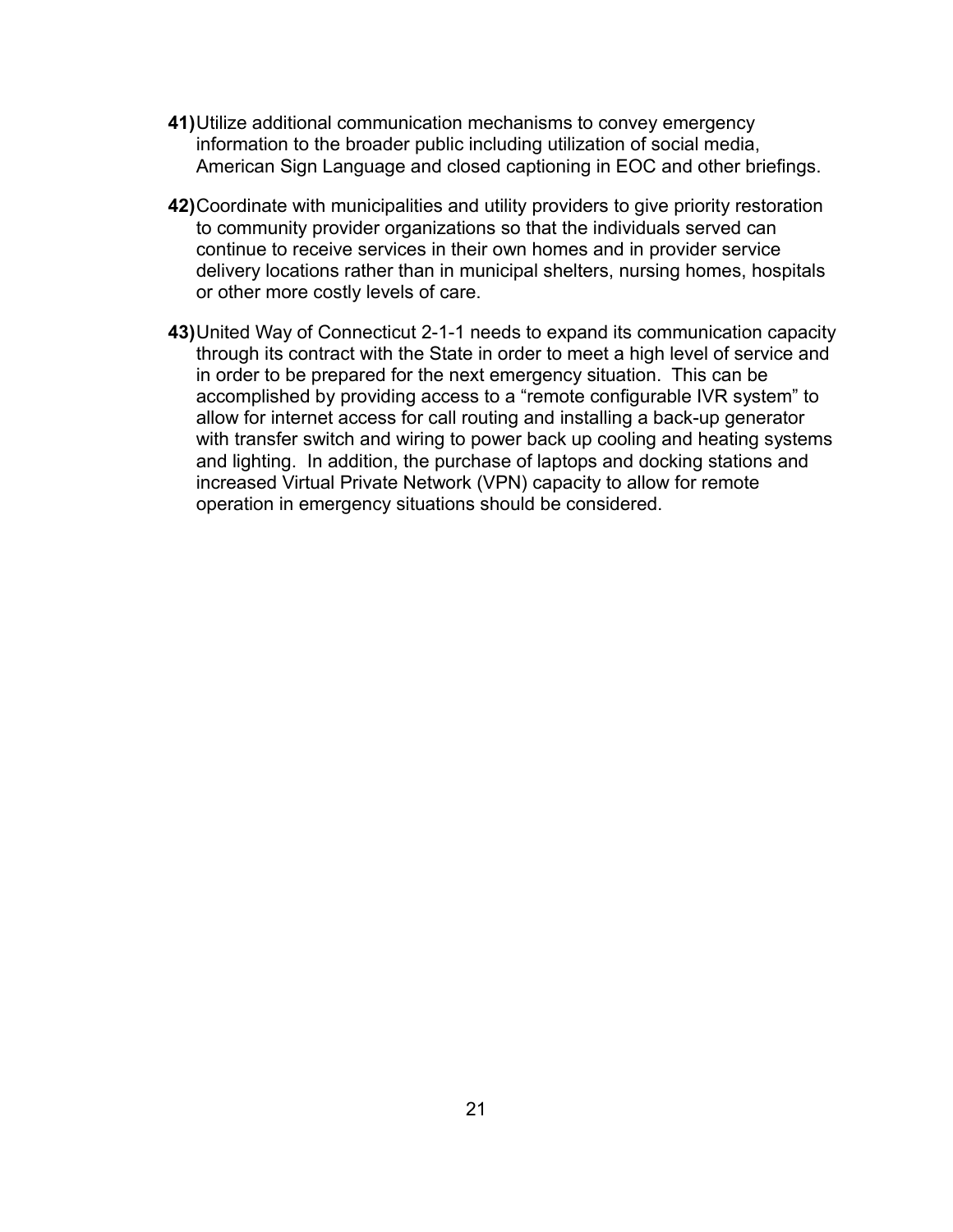# <span id="page-24-1"></span>**CHAPTER FIVE – MUNICIPAL ISSUES**

## <span id="page-24-0"></span>**PREPAREDNESS AND TRAINING**

## **Findings:**

- The assessment of Connecticut municipalities' experience with the two storms indicates that, although towns differ greatly with respect to population demographics, existing /problematic infrastructure, and regional weather patterns, there were similar municipal responses throughout the state.
- The largest resulting difference was found in the shelter needs of citizens during the second storm due to the freezing temperatures. Many municipalities reported little or no difference, however, in pre-event preparation, coordinated command responses, communication with utilities, and ability to adhere to uniform standards regarding training, resources, and information dissemination in other areas of the needed storm response.
- Connecticut municipalities and their respective partners at the Department of Emergency Management and Homeland Security (DEMHS), OPM, the Department of Public Safety, and other state agencies have created their disaster response systems based on the NIMS model of preparation, recovery and restoration. The model suggests that when a disaster preparedness system is working well, emergency management is a 365 day per year endeavor. Municipalities play an integral role in any recovery event because "all emergencies are local."
- While this model is academically in place in Connecticut, combined municipality experience during the past two storms suggests that there need to be several systems and procedures in place, which are common to all public and private stakeholders, for the model to be effective in a real emergency.
- As an overall strategy, municipalities must be prepared at all times to protect the most vulnerable of their citizens for up to 5 days at a time with no real assistance from any entity outside their community, and citizens must be prepared for outages of, in some instances, up to two weeks.
- Within these parameters, municipalities identified 4 main areas in which specific coordination activities, applied resources, and/or mandated trainings and responses would mitigate the majority of storm-related safety and reconstruction issues. These areas are:

A) identified and enforced responsibility of elected officials,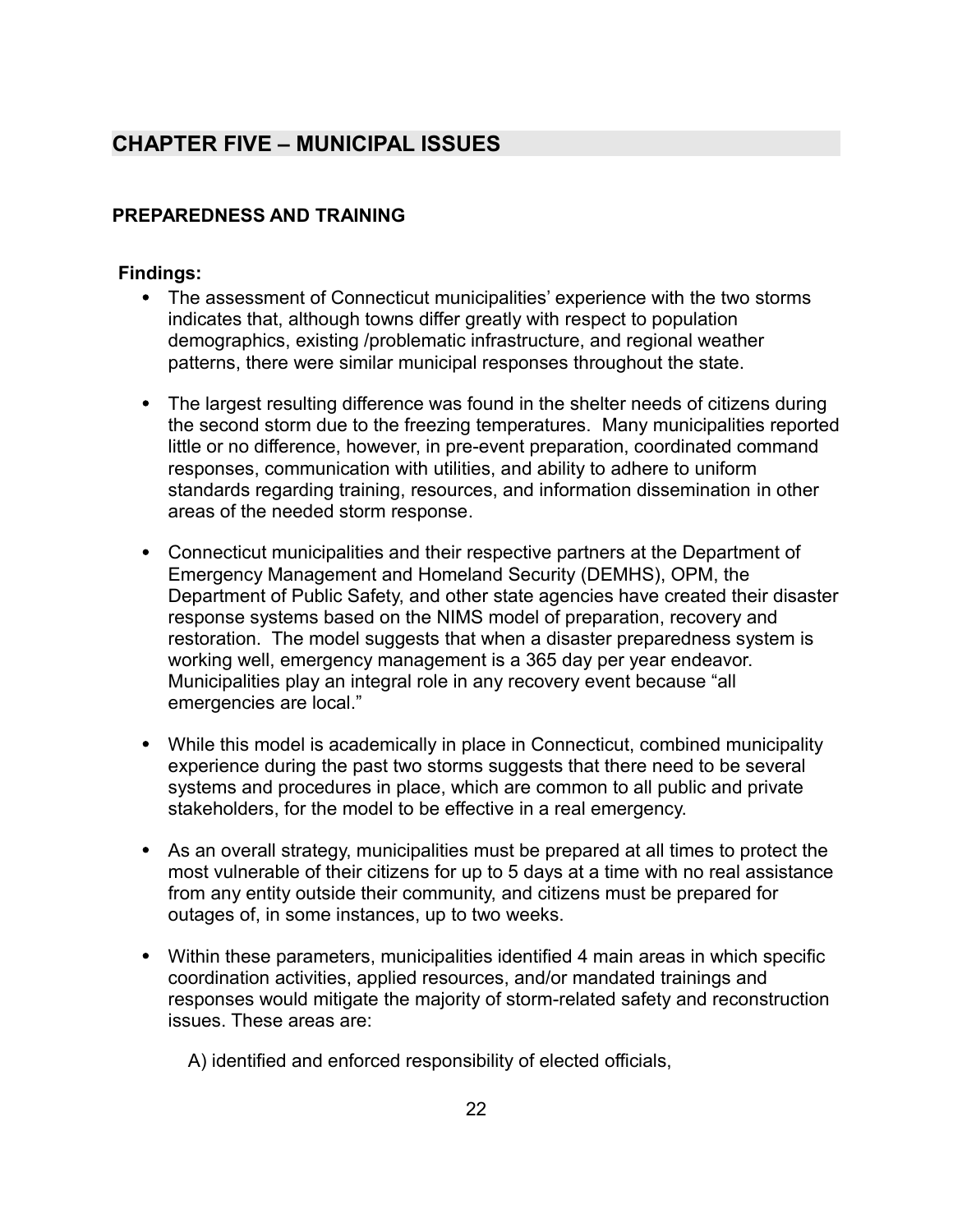- B) year-round coordination between key town actors, emergency preparedness representatives, and utility companies,
- C) statewide consistency in storm-related regulations and their enforcement, and
- D) the re-vesting of authority and resources to appropriate state agencies and divisions, as well as key utility personnel.
- Municipalities have specific obligations to ensure that their citizenry, comprised as it is of individuals who serve their towns mostly voluntarily and with little technical knowledge, is continually prepared for the eventuality of a natural disaster. As the NIMS guidelines state, "Elected and appointed officials should have a clear understanding of their roles and responsibilities for successful emergency management and incident response."
- These activities can all be discussed in the context of the NIMS framework components of preparedness, communications/information management, resource management, command management, and ongoing management/maintenance.
- Just as Florida learned after the devastating 2004/2005 hurricane season, prestorm training is critically important and there is no substitute for an annual real exercise that brings all parties together with an agreed upon plan of action and clear roles and responsibilities that are tested in a real time experience.

- **44)**The Department of Emergency Management /Homeland Security should develop an emergency response plan as part of its training program, and train municipal officials with respect to their respective roles within that plan. Its training budget will need to be increased to reflect the additional training responsibilities that are proposed. Regional Emergency Planning Team training funds can be used for this purpose.
- **45)**All Mayors, First Selectmen, Town Managers and Commissioners of State Agencies together with their EMDs, and Emergency Operation Chiefs should receive emergency preparedness training within 45 days of assuming office. These officials may also request similar training for their EMD subordinates, so that all town responders who normally do not work together can coordinate seamlessly in the event of a disaster. An advisory curriculum committee should be established whose membership should reflect the real world needs of municipal CEOs and commissioners.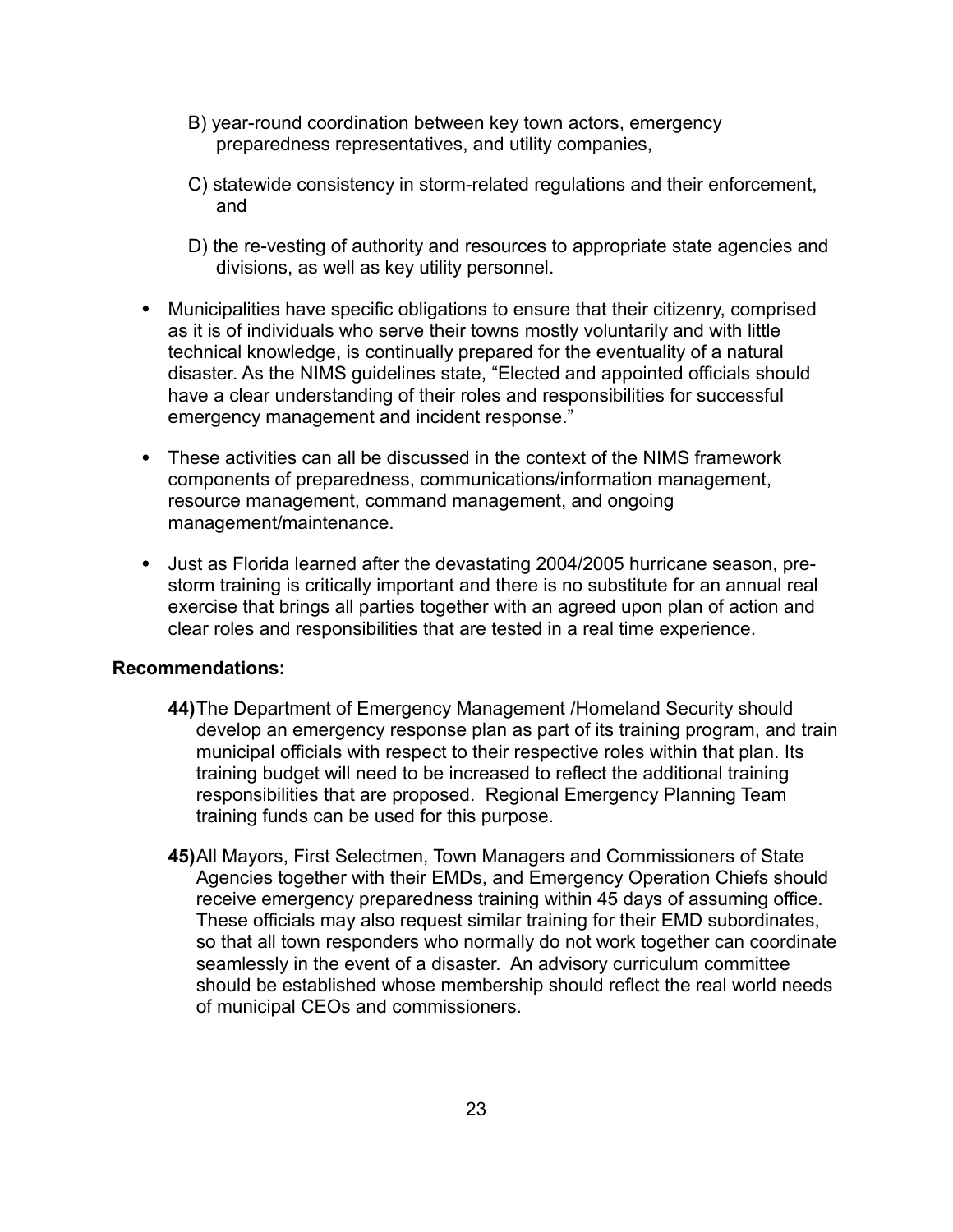- **46)**A primer for municipal officials of "what to do in an emergency" that delineates roles and responsibilities between state, local and national governments and private and nonprofit sectors should be developed as part of this curriculum.
- **47)**Municipalities should be provided the opportunity to delineate a "town center", and in doing so, may mandate the inclusion of alternate power sources *(*including distributed generation) for private facilities including filling stations and grocery stores.

#### <span id="page-26-0"></span>**ROAD SAFETY AND DOWNED TREE REMOVAL**

- The relationship between each municipality and the utility companies needs to be negotiated and consistently maintained, in order to provide a continuum of storm assessment and recovery.
- Municipalities statewide agreed that in a storm the first priority is to make roads safe. There were many delays in clearing routes during the first 72 hours emergency push after the storms passed. Without this component of storm management in place, public safety interventions and health/damage assessments cannot occur. When wires are down the resources of municipalities, in the form of public works and emergency apparatus, are at a standstill.
- During both storms, the understanding between CL&P and the municipalities was that public works crews would be relied upon to clear roadway debris, which for the most part worked well. The issues arose when downed wires were not identified and/or attended to by appropriate utility officials.
- No individual or municipal representative can move wires unless he/she is trained and approved by the electric utility company in the operation of the power distribution system. It is therefore incumbent upon the utilities to have a plan in place, and to work with the relevant municipalities affected, in order to get roads cleared as quickly as possible so that public safety can be assured.
- Much of the testimony received regarding this topic had at base a frustration with the ability of the utility company (CL&P) to respond with appropriate personnel in a timely manner.
- The Interagency Debris Management Task Force which includes DESPP-DEMHS, DEEP, DOT, DAS, OPM, NG, DOL and electric utilities manage state debris management contractors (activated in both storms by Governor Malloy) and other parties for debris removal. Task force could have deployed state agencies particularly contractor, DOT, and National Guard in critical areas more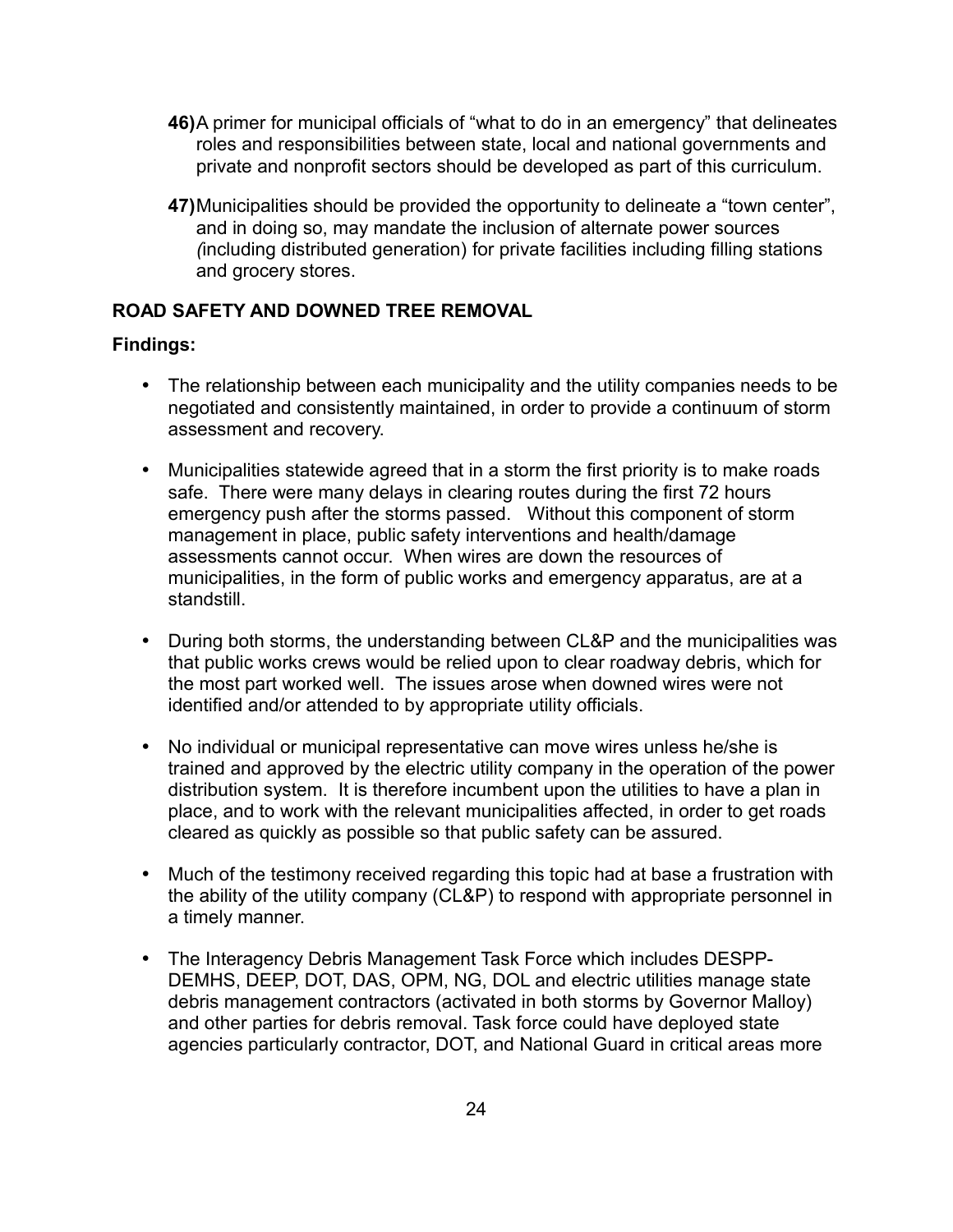efficiently. When deployed, the National Guard completed route clearance in 34 towns and contractors cleared 44 towns with DOT maintained routes.

#### **Recommendations:**

- **48)**Utilities and municipalities should work together and expend appropriate resources to ensure that sufficient technicians and resources are available to each municipality to ensure proper and prompt roadway clearance.
- **49)**Municipalities should consider regional methods to purchase equipment for debris removal and clearance, which may not be available to them otherwise.
- **50)**To eliminate jurisdictional concerns, Connecticut DOT should establish agreements with each municipality that critical local roads should be cleared by combination municipal/utility crews if they can respond more efficiently than CTDOT crews in a state of emergency.
- **51)**There should be a consideration of enhanced communication interoperability of public works departments, in particular between smaller municipalities. Communications between municipalities and their public works crews should be possible at the lowest level (i.e., truck-to-truck). This would allow for multimunicipality responses with public works crews, both during the emergency and during the cleanup/recover effort, which is borne almost entirely by this group of workers.

#### <span id="page-27-0"></span>**SHELTER OPERATIONS**[1](#page-27-1)

- Most small towns (under 6,000) have individualized plans that include the provision of some amenities (cots, water, bathing/toilet facilities) to a small number of citizens, but lack the resources to adequately construct and maintain facilities that would be adequate for all citizens in the wake of a large disaster.
- During Tropical Storm Irene, 30 towns experienced some level of evacuation. For example, approximately 13,000 households were evacuated in Bridgeport.
- During the October Nor'easter sheltering became a significant issue because of the colder weather and longer period of electrical outage. The primary problem was sheltering at risk populations particularly functional needs populations requiring electricity and life sustaining equipment/supplies. Of the 58 shelters and 118 warming centers opened, there were shelters that provided for the at-

<span id="page-27-1"></span><sup>1</sup> For purposes of this Report, shelter is defined as an area that provided any one of the following conditions: 1) sleeping; 2) showering; 3) warming centers; 4) charging stations; and/or 5) food preparation areas.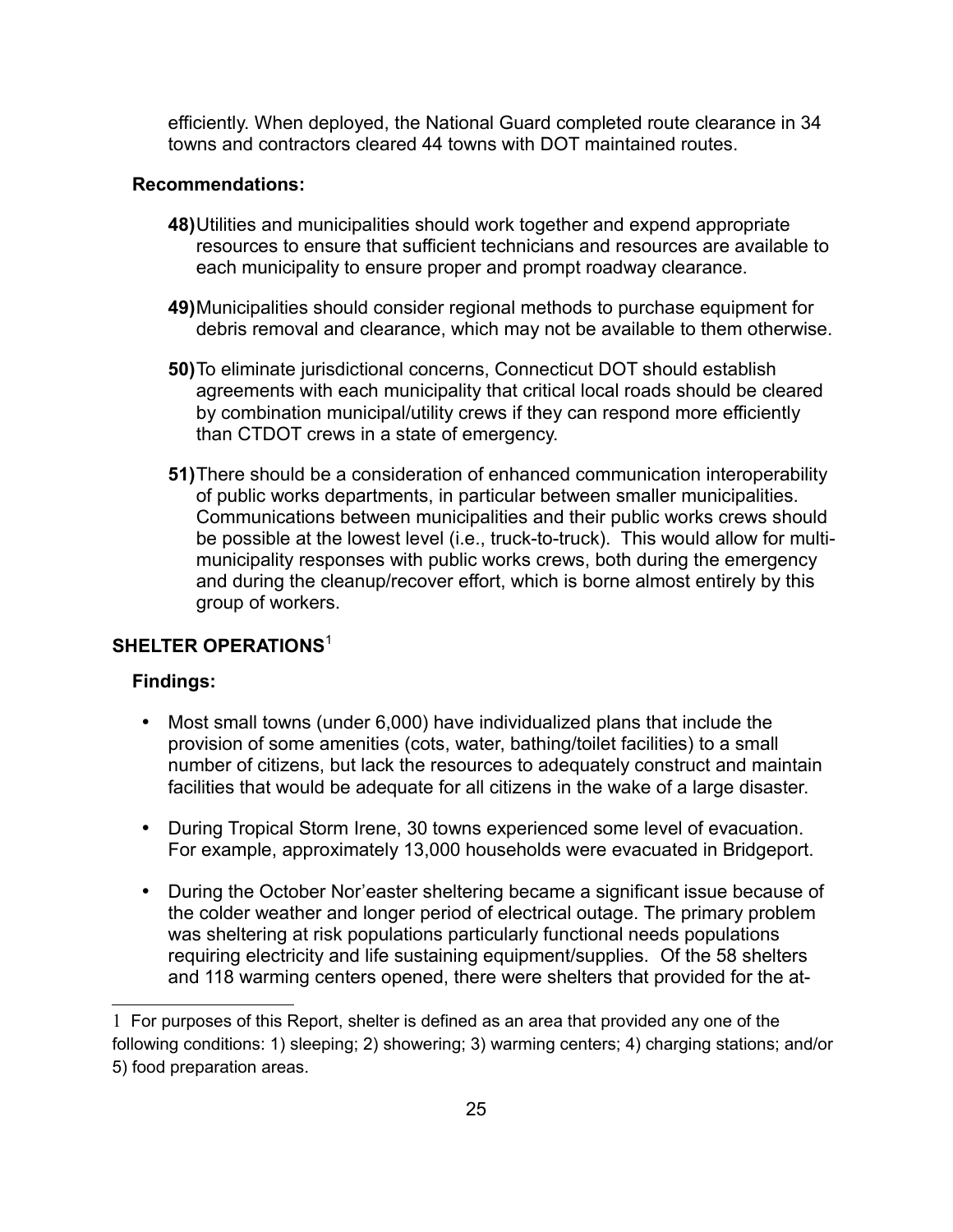risk sector of our population. Community shelters that did not provide for the functional needs of at-risk individuals compelled many to find it necessary to go to a hospital emergency room. This situation along with patient discharge difficulties due to electrical utility issues created a capacity problem for many hospitals.

- The State Mass Care Working Group has expanded its membership to include representatives of nonprofit associations. This will assist in assuring that nonprofit community-based providers are included in the preparedness planning and preparation for emergency situations including exercises.
- Individuals with medical, mental health and other healthcare needs are best served in their own homes; however, if conditions are dangerous in home settings, *shelters need to be able to accommodate individuals with varying needs.*
- The following statement is from the Executive Director of the Office of Protection and Advocacy for Persons with Disabilities which summarizes the sheltering of functional needs population during an extreme event in a very comprehensive manner:

*We now know we have to allow families and support circles to shelter together; that we have to assure people that a public shelter can accommodate "people like them"; that their functional support needs – including their need to bring mobility devices, respiratory and feeding equipment and to recharge their batteries will be met; and, perhaps most importantly, we must be able to assure them that they will not find themselves being sent to a medical or long term care facility simply because they have disabilities. Many seniors and younger people with disabilities dedicate their lives to staying out of nursing homes, and any suggestion that that is where they will end up if they present themselves at a local shelter, or heed an evacuation order, will result in non-compliance and decisions to" tough it out", with possibly tragic results.*

• Community providers were asked by families of those they serve and residents of their local communities if they could make their provider agency locations available as warming centers or shelters. Limitations of their state-issued licenses and liability concerns created obstacles.

#### **Recommendations:**

**52)**Utilizing the services of the Mass Care Working Group of the Advisory Council to DEMHS, municipalities should: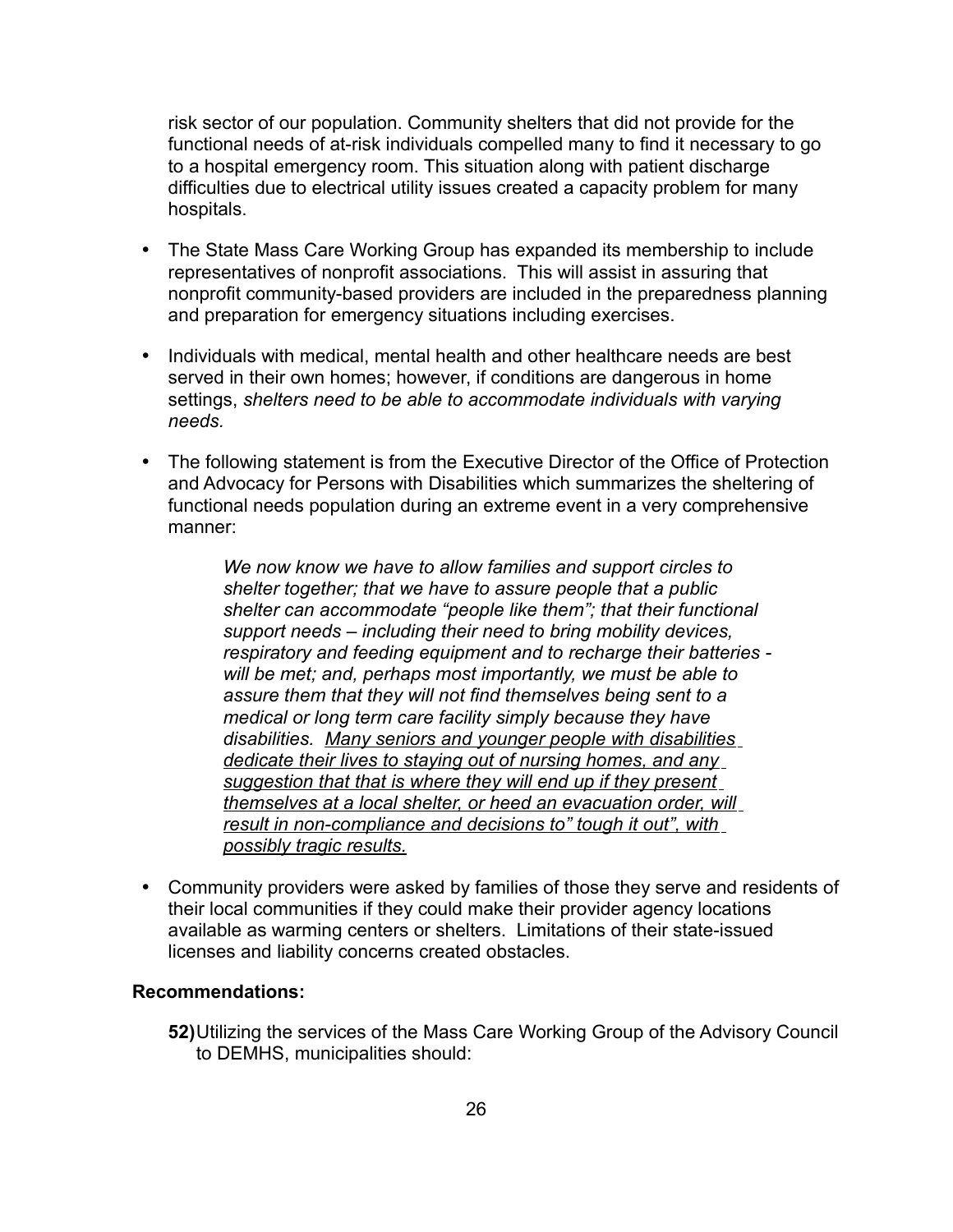- A) Work with the Department of Public Health to develop plans to serve individuals with functional and access needs, medical dependencies and other "at-risk" groups to assure that individuals can be served at local or regional shelters;
- B) Assure that all shelters are accessible to people with disabilities;
- C) Utilize resources to assure that shelters are set up to meet the access and functional support needs of local residents;
- D) Link nonprofit organizations with municipalities for better integration and coordination at the local level;
- E) Link nonprofit organizations with municipalities to determine "pre-identified priority lists" in each community along with hospitals, nursing homes, shelters, fire stations and other essential services. In addition, municipalities and nonprofit organizations should be linked with power providers and telecom providers for better integration and coordination at the local level;
- F) Determine the best ways to address the needs of residents who need electricity for medical needs but require little or no medical care;
- G) Develop a plan for shelters that includes all individuals in the community including those who are "medically compromised" but provide self-care and others who are "medically compromised" but do not meet hospital criteria for admission;
- H) Plan for assisting vulnerable residents who require home care supports, oxygen and other health-related services in shelters.
- I) Assure that individuals under the care of home care providers continue to be served by the home care providers;
- J) Coordinate distribution of oxygen to shelters;
- K) Plan for assisting individuals with disabilities and older adults with complex healthcare, physical and cognitive needs in shelters with the assistance of community provider staff;
- L) Allow for individuals under the care of a community provider (i.e. group home for individuals with disabilities) continue to be served by those providers in the shelter;
- M) Provide for behavioral health services in shelters with the assistance of community provider staff;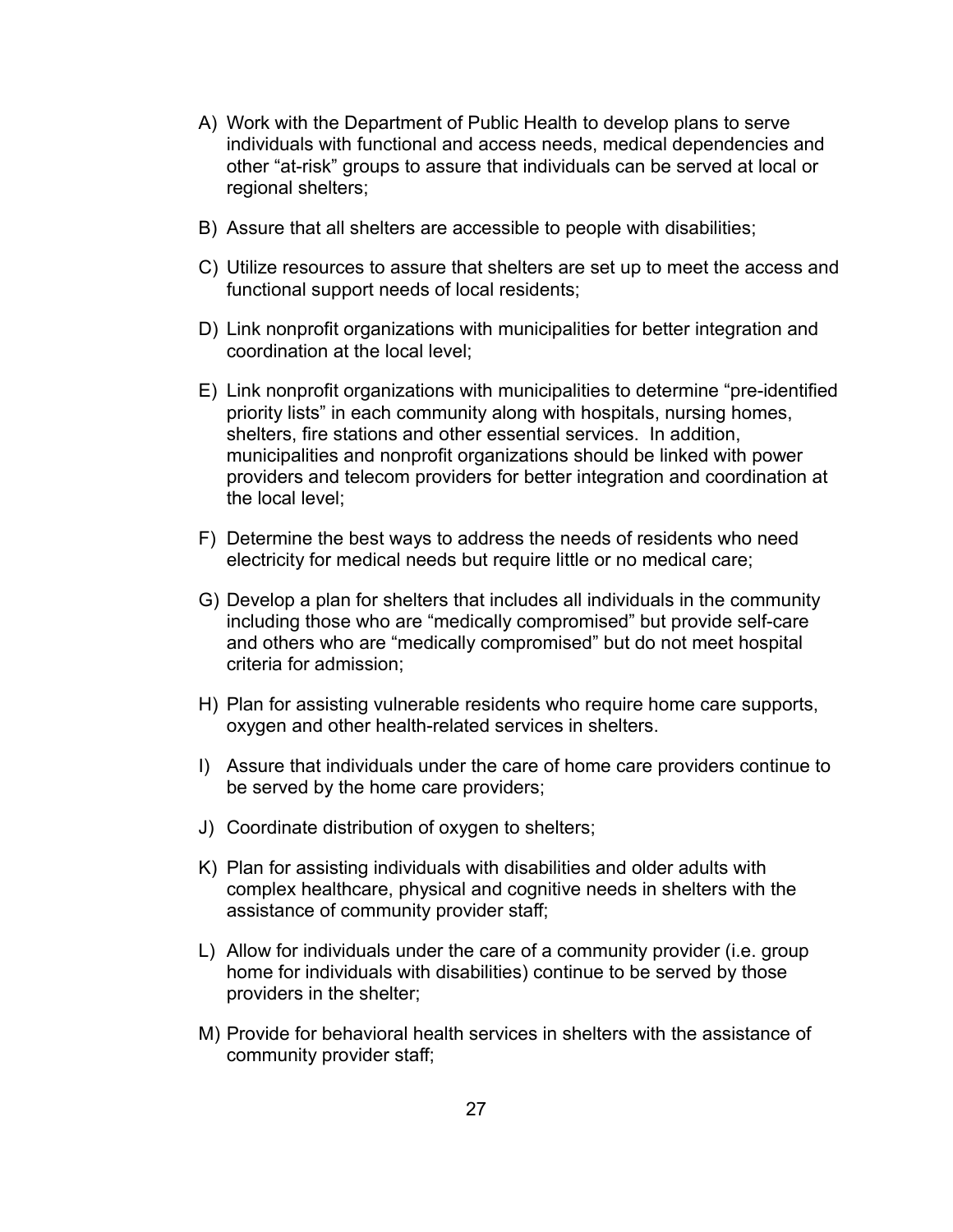- N) Assure that all shelters have sufficient auxiliary power to support mobility devices, respiratory and feeding equipment and to recharge batteries;
- O) Assure that all shelters have pre-arranged plans with local home care, Medical Reserve Corps and Community Emergency Response Teams and vendors of oxygen and medical supplies; and
- P) Provide consolidated list of all shelters by location including any specialized services available at the sites.

**53)**Utilizing the services of the Mass Care Working Group:

- A) Develop protocols for "one-stop" "pre-registration" for individuals who are vulnerable and living in their own homes;
- B) allow individuals to opt-in to be included on this list;
- C) determine what services individuals can expect to receive from telecommunications and power suppliers;
- D) determine what services individuals can expect to receive from municipalities; and
- E) determine what services individuals can expect to receive from home care, community providers and other healthcare providers.
- **54)**Amend the Good Samaritan legislation to allow community providers to provide sheltering services to the general public during a declared State of Emergency.
- **55)**Consideration should be given to creating regional or specialized shelters for those individuals with special needs. For example, "medical shelters" could be developed for those who are "medically compromised" but do not meet hospital criteria for admission.
- **56)**Develop protocols for mutual aid agreements between shelters, hospitals, home care organizations and community providers to address the needs of individuals with life-threatening healthcare needs.
- **57)**Utilize regional, "medically oriented" shelters in conjunction with hospitals to provide medical monitoring and medical interventions.

#### <span id="page-30-0"></span>**UTILIZATION OF VOLUNTEERS**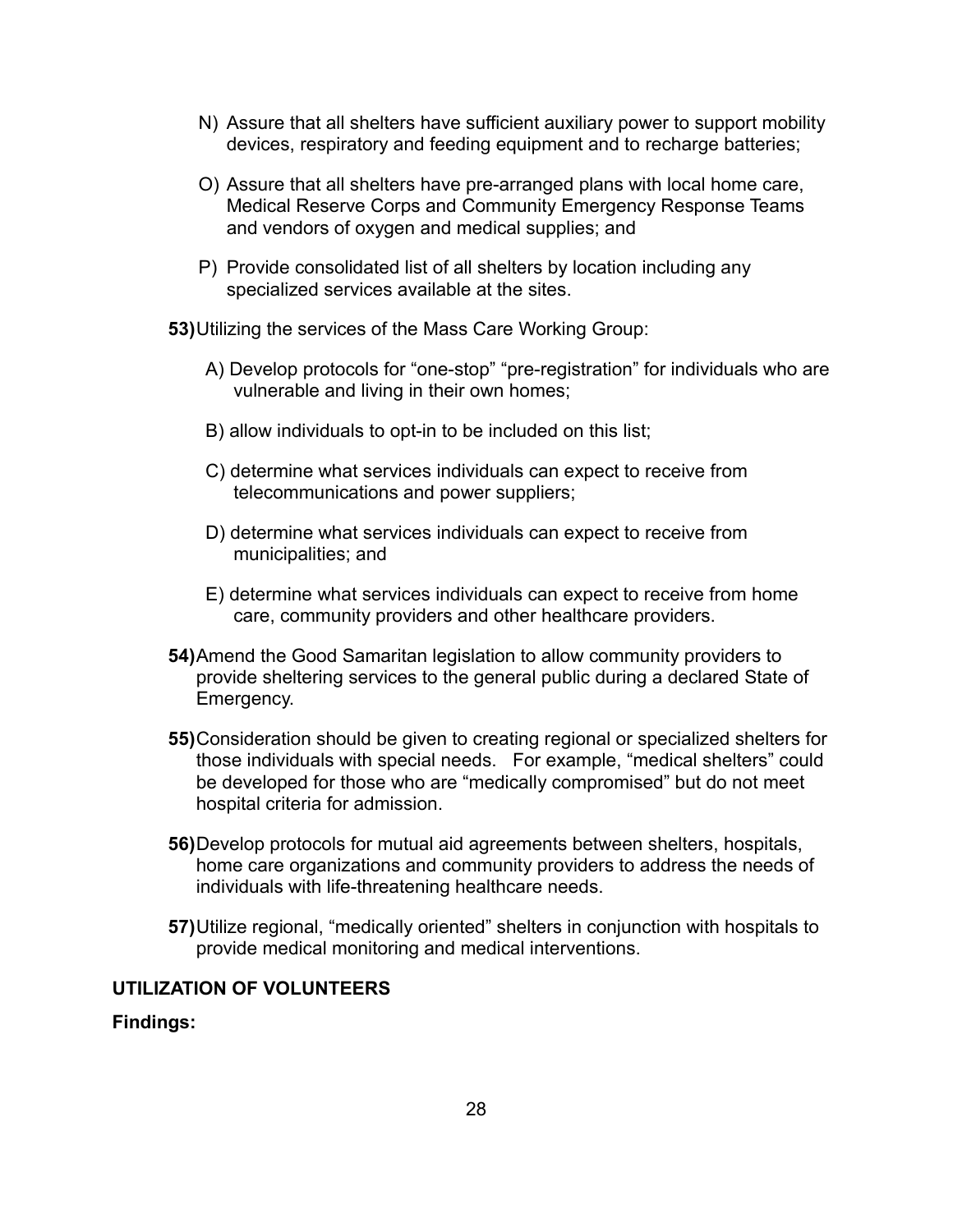- One of the largest issues affecting any town's preparedness strategy is the ability to attract volunteers and citizen response teams.
- As most of us are aware, the same small core group is relied on by municipalities to perform nearly every town service that is not compensated, from work on commissions and boards to special event planning, fundraising, senior services, animal protection, and emergency medical and fire service.

- **58)**Create within DEMHS a volunteer initiative/follow-up unit.
- **59)**Mechanisms need to be developed to encourage citizens to become consistently engaged in disaster preparedness, both at home and in tandem with other community members.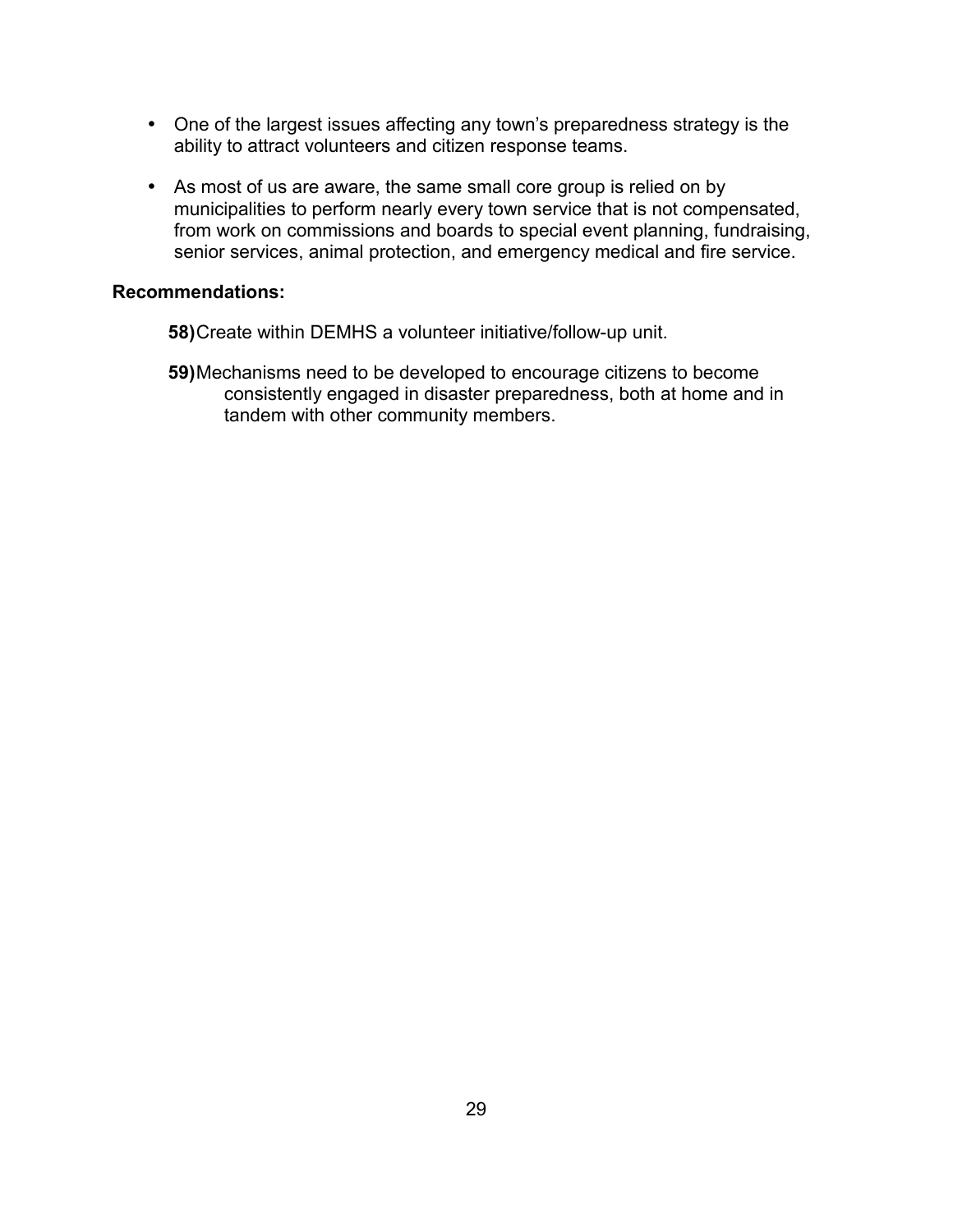# <span id="page-32-0"></span>**CHAPTER SIX – USE OF GEOGRAPHICAL INFORMATION SYSTEMS**

## **Findings:**

- The need for a common platform to share information about storm assessments was a major concern that was brought to the Panel's attention, and the sharing of GIS mapping data between towns, utilities and state agencies was a repeated suggestion that was made to the Panel.
- Questions as to what streets are blocked, what poles and wires are down, where the power is on and where it's off were consistent complaints.
- Recent testimony from the utility companies reveals incomplete GIS data pertaining to its infrastructure, or the towns in which it operates. Though their grids provide information on line breaks, utilities are relying on consumers to identify exactly where resulting problems exist.
- Some Councils of Governments have recently completed GIS data profiles for Connecticut towns and their land parcels. Several utility companies have indicated that they are in the process of creating this information for their own grids using a "smart grid technology to target trouble areas," but to date no such information or resource exists.
- Currently there is no individual or department in the state that is assigned to or has authority over the implementation of standards with respect to using existing GIS information to help address storms.

- **60)**The Connecticut GIS Council should expand its membership to include the State's utilities, both investor-owned as well as municipally-owned utilities. In addition, a division should be established in OPM that is charged with working with all planning departments and organizations—emergency management, water/wastewater, all utility companies, private and public and others—to synthesize all GIS information layers available and provide it to DEMHS for integrated and uniform planning purposes. In addition, all COGs, utilities and others should be mandated to regularly report their respective GIS updates to this division.
- **61)**The Connecticut GIS Council should elevate the Critical Infrastructure/Key Resources subcommittee of the Data Inventory and Assessment Working Group as a distinct Working Group. The CI/KR Working Group should be comprised of members of the GIS Council, municipalities, first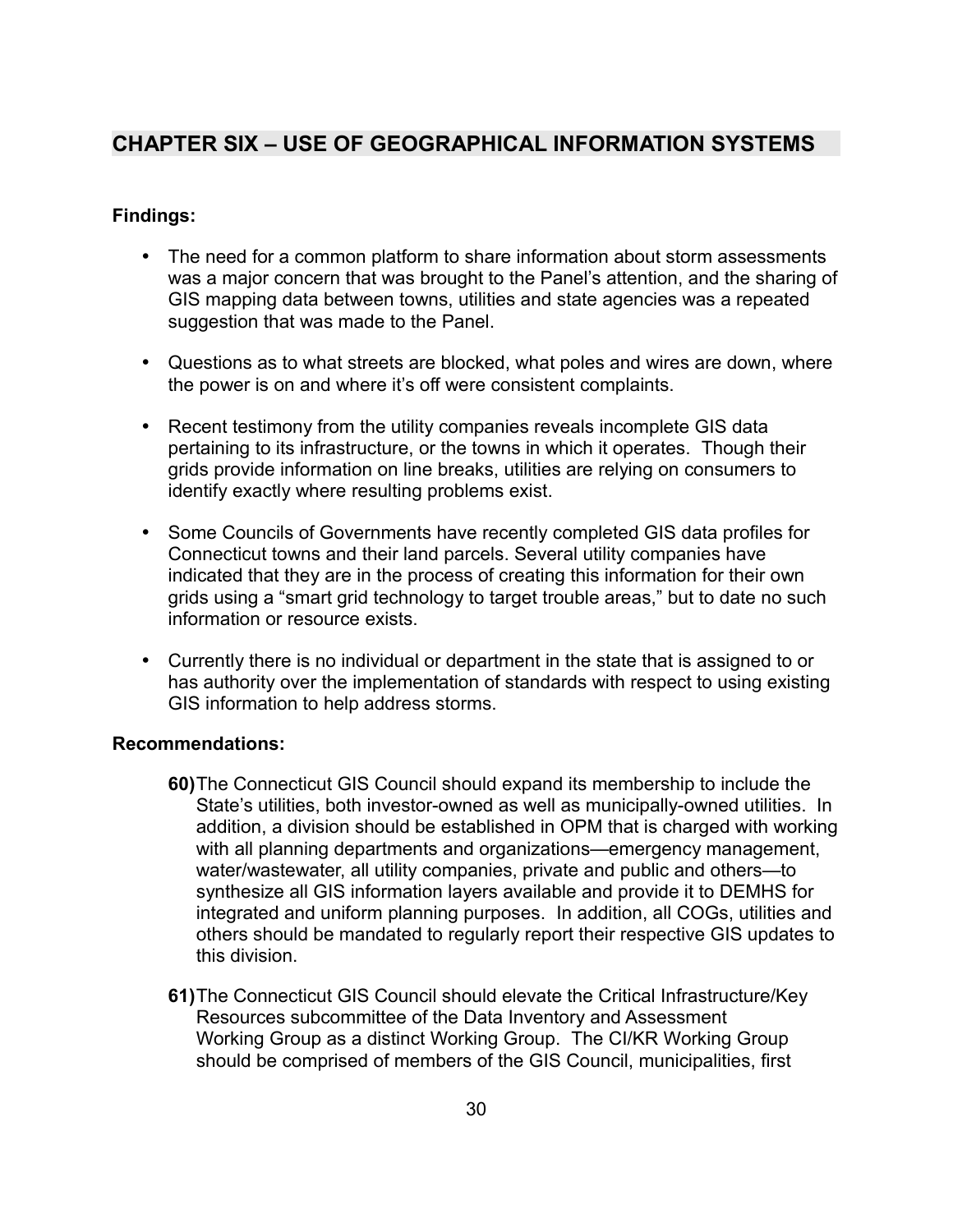responders, utility companies, emergency operation center (EOC) managers, and federal GIS partners. The purpose of the Working Group should be, but not limited to, the promotion and sharing of GIS data across various entities, and provide a forum for utility companies and governments to discuss and promote mutual benefits through GIS.

- **62)**The GIS Council's Storm Response and Recovery Assessment Group should propose models or examples of legislation that promote GIS data sharing of critical infrastructure information between utility companies, state, and local governments during disaster events, but also addresses security risks.
- **63)**Within ninety (90) calendar days, the Department of Administrative Services, Bureau of Enterprise Systems and Technology (DAS-BEST), should make available to all state agencies the ArcGIS Server system currently managed by DAS-BEST and eliminate barriers and redundancies that prohibit the use and benefits of such a system. Members of the GIS Council should then work to streamline and develop means and methods that promote the use of the system for disaster response and recovery.
- **64)**Electric utilities should be required to develop extensible GIS applications- incorporating information from smart meters/smart grids and mobile data terminals as required by PURA--to facilitate the real-time sharing of data on service outages.
- **65)**Utilities should dispatch to local EOCs: circuit maps, piping maps organizational flow charts, escalation paths, and up-to-date information on service outages within 120 minutes of the opening of an EOC.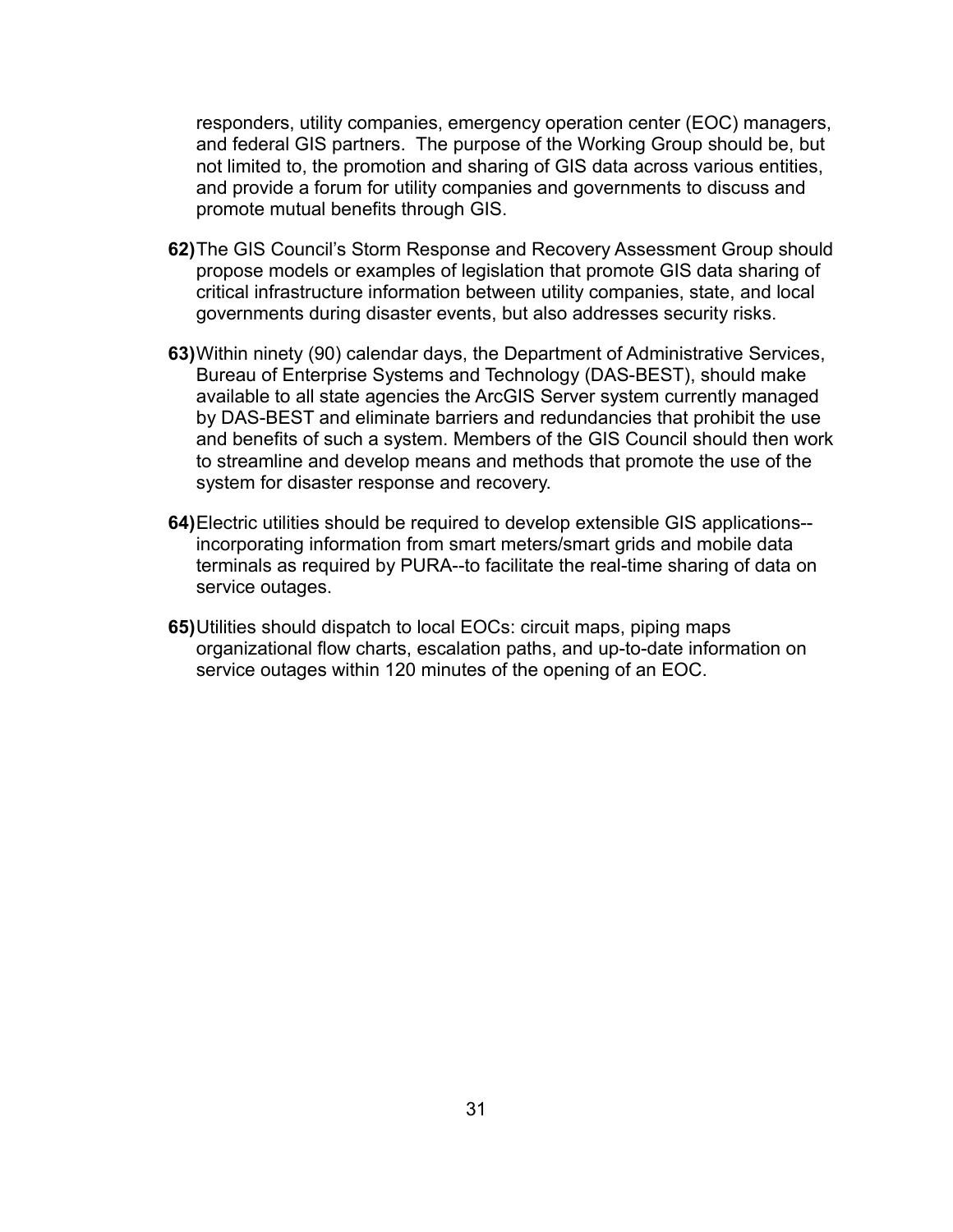# <span id="page-34-0"></span>**CHAPTER SEVEN – HEALTH CARE AND COMMUNITY PROVIDER ISSUES**

- People with disabilities, including individuals with intellectual, behavioral health and physical disabilities and individuals with acute and chronic medical conditions, may be at significant risk during emergency situations. Such situations could include extreme weather conditions, loss of power and/or loss of heat.
- Home health and other community providers provide critical healthcare services for individuals in every community of the state in their own homes and in homebased locations. They serve individuals who are best served in their own homes. They serve individuals who would be difficult and/or at risk to evacuate.
- During the recent storms providers had difficulty driving to their client homes and community-based locations in part due to gasoline shortages.
- Community providers organizations that support individuals with disabilities and significant challenges in community-based settings - made exceptional efforts during the two storms to support those individuals and families that they serve in home, home-based or other community settings. Community providers evacuated and relocated individuals in those settings without power to other locations within their service area, to administrative or day program locations, to hotels and to other sheltering settings.
- They provided services 24 hours a day for the duration of Tropical Storm Irene and the October Nor'easter in temporary settings, maintaining critical and emergent services.
- Many individuals with disabilities are reliant on services that require electricity ranging from refrigeration to protect medicine and special diet foods, power to recharge wheelchair batteries and operate Hoya lifts, pumps for bathing and toilets and lighting to assure proper medication administration.
- Approximately 44% of provider organizations had some type of generator, but those with gasoline or diesel generators struggled to replace fuel and continue operating those generators. A more resilient solution is purchase of permanent standby generators.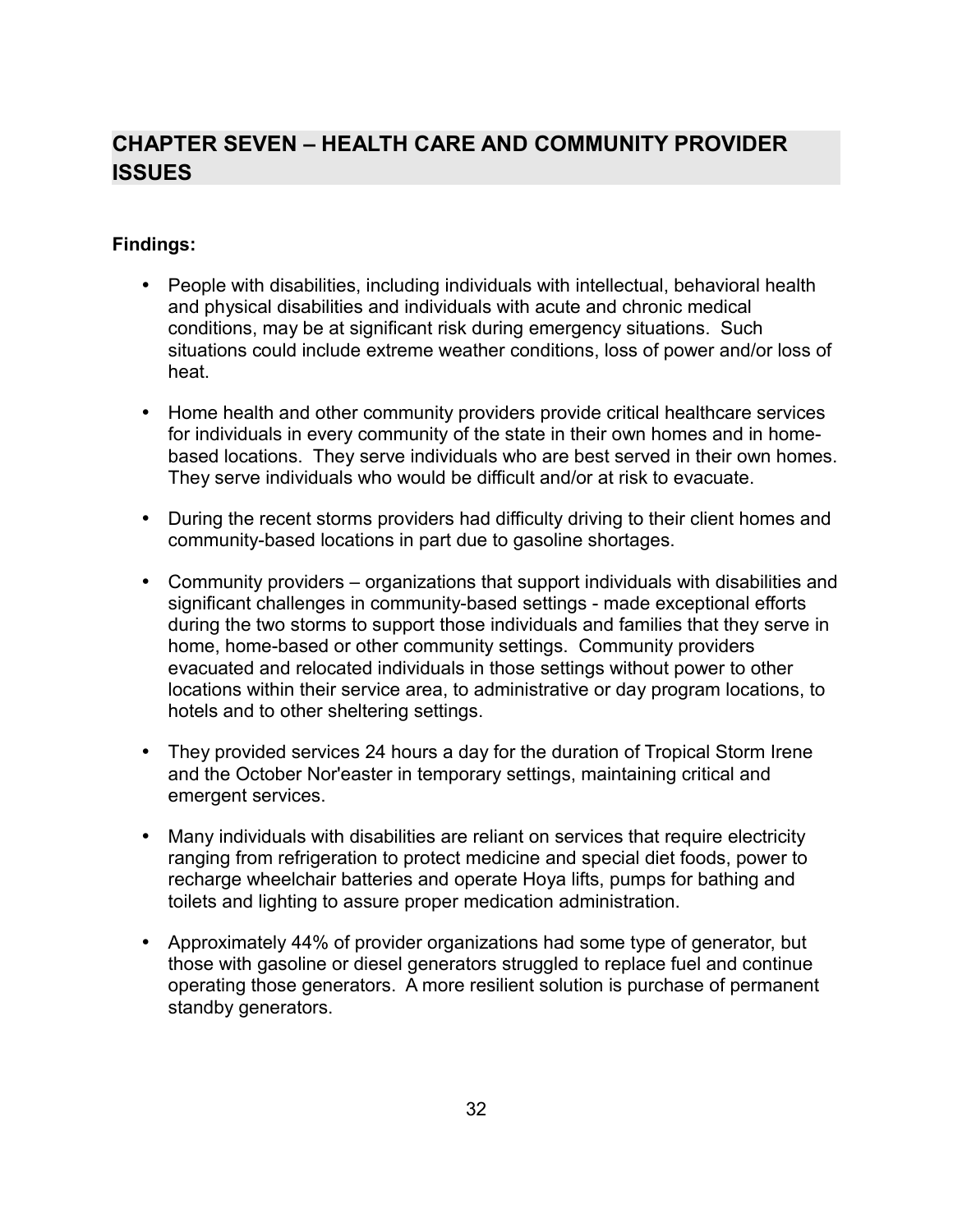- Community providers are funded largely with state General Fund and Medicaid dollars. Flat funding and capped rates preclude or greatly limit expenditures such as generator systems.
- Community providers do extensive planning for emergency situations, but the length of the power and communications outages put many plans to the test. Organizations faced shortages of food and healthcare supplies, having difficulty procuring bulk quantities of these supplies with transportation and storage limitations during the storms.
- Individuals with medical and other healthcare needs are best served in their own homes.
- Older individuals are "aging in place." Younger people with significant disabilities are living independently in their own homes. Families are raising children with complex needs in their own homes. Individuals with intellectual disabilities, mental illness and other healthcare needs are living in their own homes or are receiving home-based supports from community provider agencies.
- Individuals with medical and other healthcare needs are best served in their own homes or community shelters if situations in homes are dangerous. However, some individuals may have greater needs that community shelters can provide.
- Federal Medicaid legislation and state licensing regulations limit flexibility to transfer patients/ clients, to provide alternative services, to address the needs of "social patients" and to address other healthcare issues during emergency situations.
- During the recent storms the Department of Social Services implemented several emergency provisions. DSS recognizes that the Department could have communicated these provisions in a more timely way, however, the following steps were undertaken:
	- A) waived "level of care" requirement for seven days for pre-admission screening to nursing homes (allowing hospitals to discharge patients to nursing homes);
	- B) allowed nursing homes to admit Medicaid patients without "medical necessity level of care determination" for the first seven days of stay;
	- C) waived pharmacy requests for early refills; and
	- D) allowed pharmacy "temporary supplies" to be dispensed.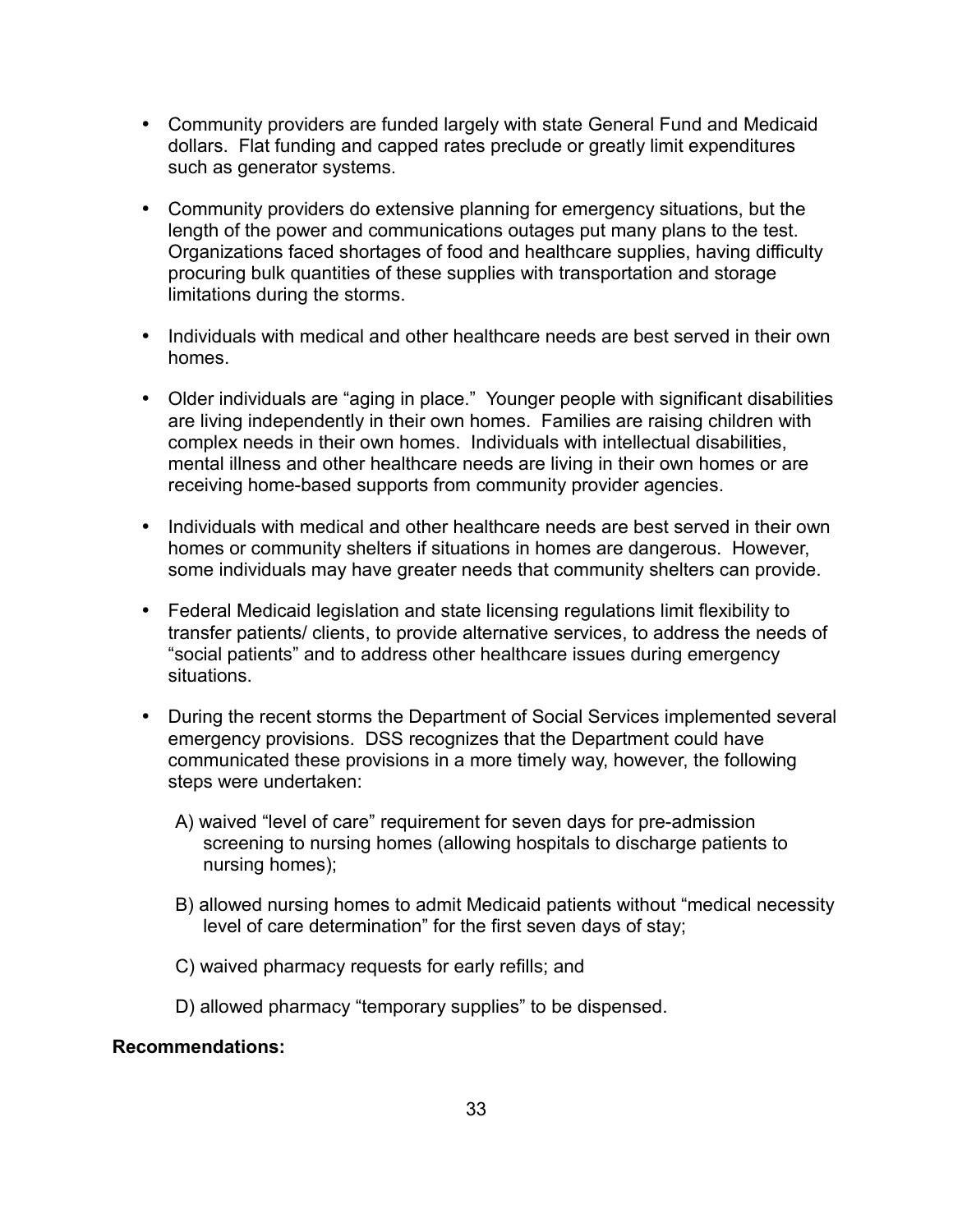- **66)**Convene a small working group under the auspices of the Nonprofit Liaison to the Governor to develop recommendations for the funding of permanent standby generators and related installation and maintenance costs.
- **67)**Convene a small working group under the auspices of the Nonprofit Liaison to the Governor, in conjunction with the Fuel Task Force, the Commodities Task Force and the Department of Administrative Services, to develop recommendations for assuring access to essential supplies such as gasoline, propane, food and healthcare supplies in emergency situations.
- **68)**The Department of Social Services should communicate with hospitals, nursing homes, home care agencies and other community providers, including organizations that support individuals with disabilities, about implementation of emergency provisions in a more timely way. In addition to "fax blasts" other media should be considered including: email, text messaging, voice mail, radio announcements, social media and website postings.
- **69)**When the Governor declares a state of emergency, the accompanying Executive Order should temporarily waive regulations of state agencies that would impede the provision of health, safety and/or sheltering services.
- **70)**In addition, regulations should also be examined to see if changes are warranted during emergencies. For example, Department of Public Health regulations should be amended to allow for immediate implementation of emergency provisions when an emergency is declared by the Governor (Department of Social Services and Department of Public Health joint responsibility). In addition, a small working group should be convened under the auspices of the Nonprofit Liaison to the Governor and including the Department of Public Health to develop recommendations for protocols for waiving licensing standards during emergency situations.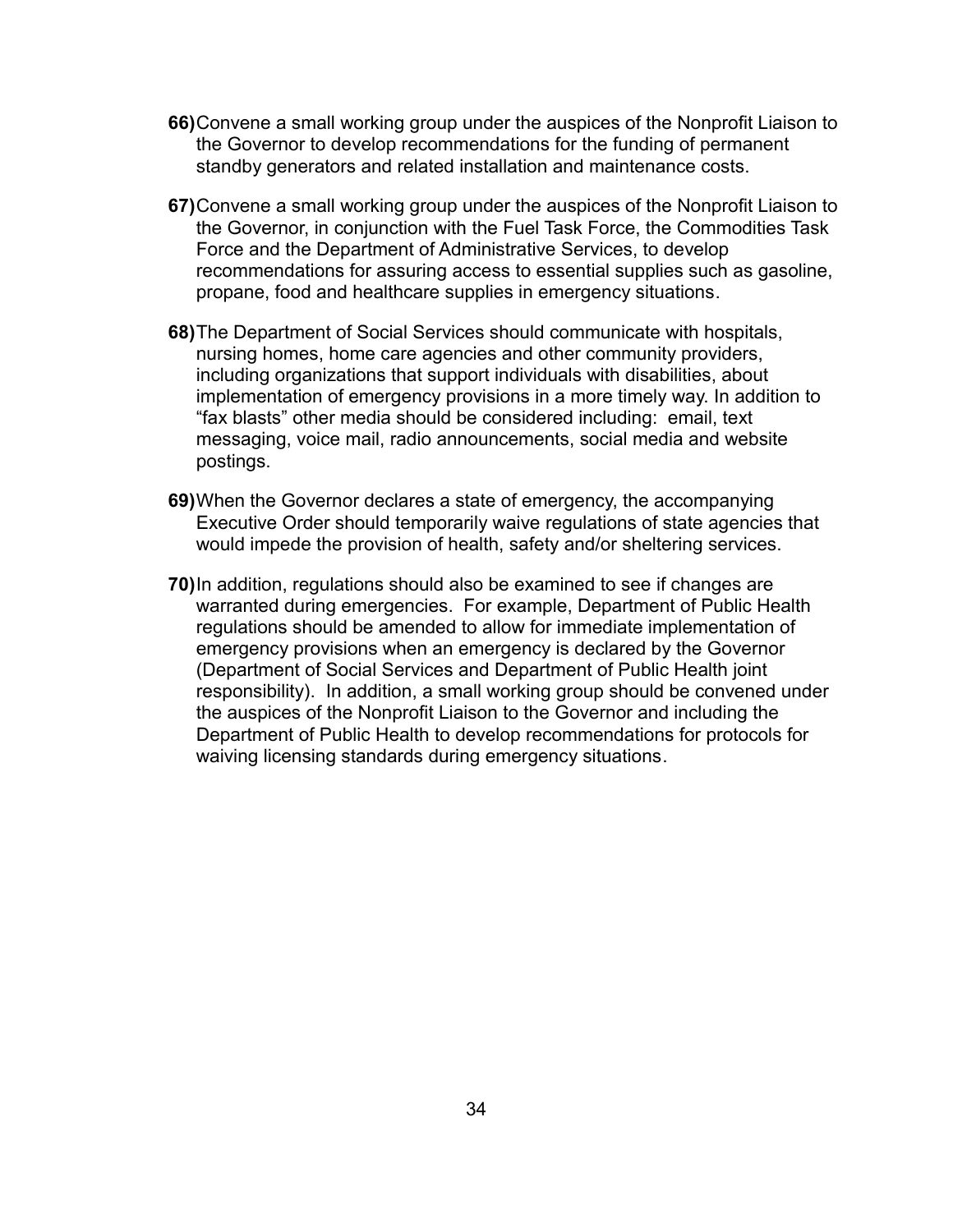# <span id="page-37-1"></span>**CHAPTER EIGHT – GENERAL STATE ISSUES**

# <span id="page-37-0"></span>**REGULATION OF UTILITIES**

## **Findings:**

- The failure of a large portion of Connecticut's telecommunications system during the two storms is a life safety issue
- Back up generation and backhaul (the physical telephone line that connects cellular towers and transmits the calls) capabilities for cell towers is inconsistent. Different standards are used by different companies, and there is no state standard currently applicable to all cell towers.
- Utility poles are owned by electric utility companies, telecommunication companies, jointly owned by utilities and telecommunication companies and by other third party entities.
- Standards for maintenance, tree trimming, and replacement vary from town to town and utility to utility. The standards used by telecommunication companies are of particular concern.
- PURA has not uniformly enforced its own compliance orders involving utility storm preparation and power restoration efforts. For example, PURA reviews both CL&P's and UI's emergency response plans. As noted in the Witt Report, CL&P's plan was based on an outage of 100,000 customers, or 8.2% of the customer base, while UI's plan was based on an outage of 250,000 customers, or 71% of the customer base. This wide variation raises serious questions about the regulatory agency's oversight and enforcement functions.
- Neither the PURA nor the Connecticut Siting Council has an effective enforcement capability in the structure of either agency. Put another way, neither agency is designed with a separate division tasked with the enforcement of orders and decisions issued by those agencies.
- Currently, there is no entity within the state of Connecticut that is tasked with developing best practices for utility systems and infrastructure.

#### **Recommendations:**

**71)**An enforcement division should be created within PURA that will serve both PURA and the Connecticut Siting Council. This division will be tasked with reviewing open orders issued by both agencies; investigating potential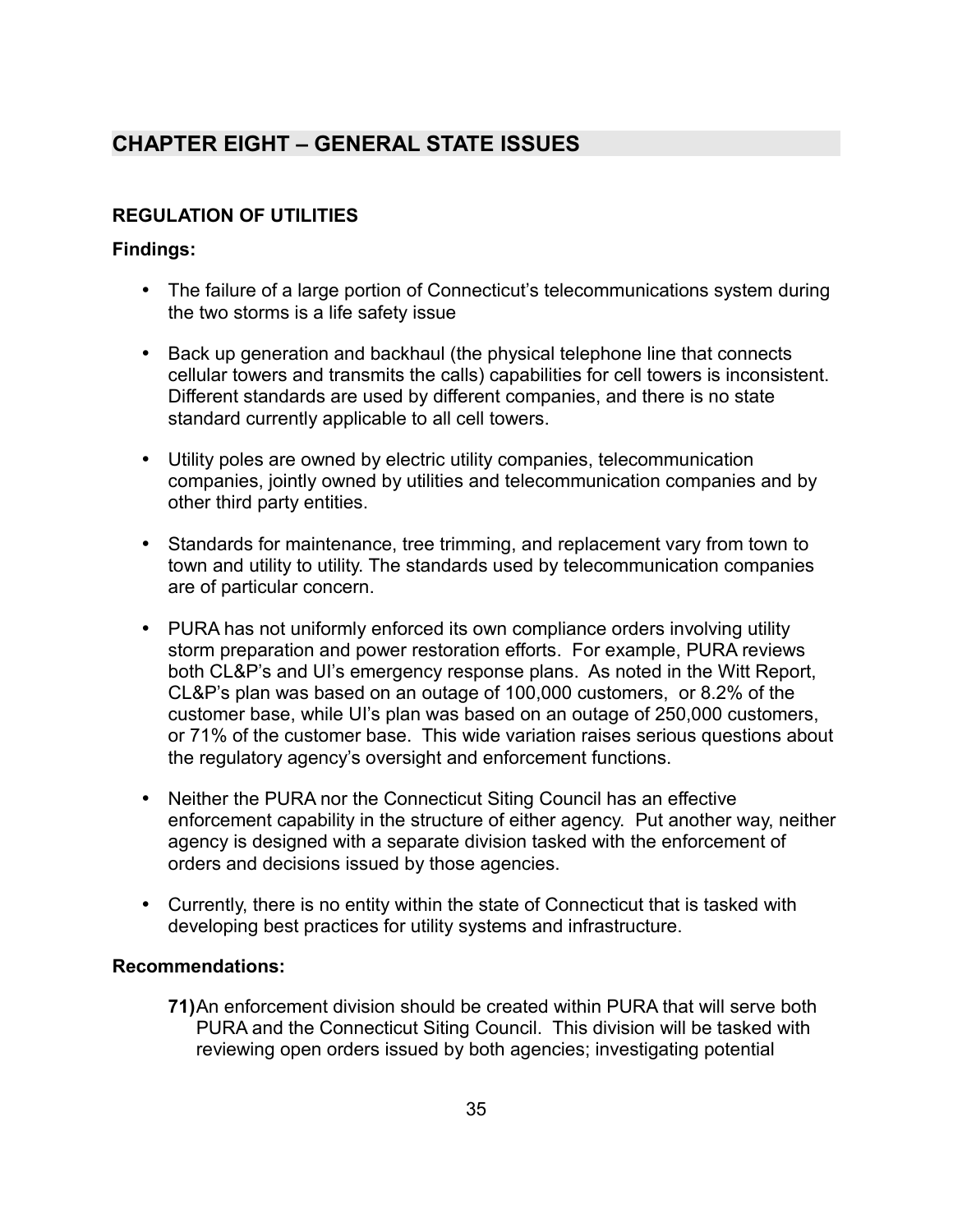violations of such orders; negotiating administrative penalties with violators; and, if necessary, referring violations to the office of the Attorney General for enforcement proceedings. The creation of this division will require additional personnel and funding for PURA.

- **72)**Develop collaboration with the State, the utilities and a university, or other third party expert, that would create an interdisciplinary Center for Research on storm hazard mitigation and power system resiliency. The Center for Research would be responsible for the following:
	- A) Develop a more robust hazard assessment capability that can identify "hot spots" for storm damage and integrate early warning with preparedness and emergency management;
	- B) Conduct research on hardening present utility pole and wire infrastructure;
	- C) Perform life cycle analysis of the cost of undergrounding utilities;
	- D) Evaluate the use of cogeneration and microgrids to improve the overall reliability and resiliency of the electrical distribution system;
	- E) Evaluate the use of alternative energy as part of a more resilient power system;
	- F) Perform research on regulatory reform and the financing of energy infrastructure for an economically competitive and environmental appropriate 21<sup>st</sup> century power system for Connecticut; and
	- G) Leverage funding available from FEMA by becoming a regional center of excellence for storm hazard mitigation.
- **73)**The Connecticut Siting Council should require continuity of service plans for any cellular tower to be erected. In addition, where possible, the Siting Council should issue clear and uniform standards for issues including, but not limited to, generators, battery backups, backhaul capacity, response times for existing cellular towers.
- **74)**PURA should develop a new position of pole administrator to manage utility pole rights-of-ways, aging of utility pole infrastructure as reported by pole custodians, and other issues associated with the reliability of utility pole infrastructure.
- **75)**DEEP should investigate the physical and fiscal issues associated with the development of distributed power generation systems in critical areas and delineated "town centers." This would include investigation of energy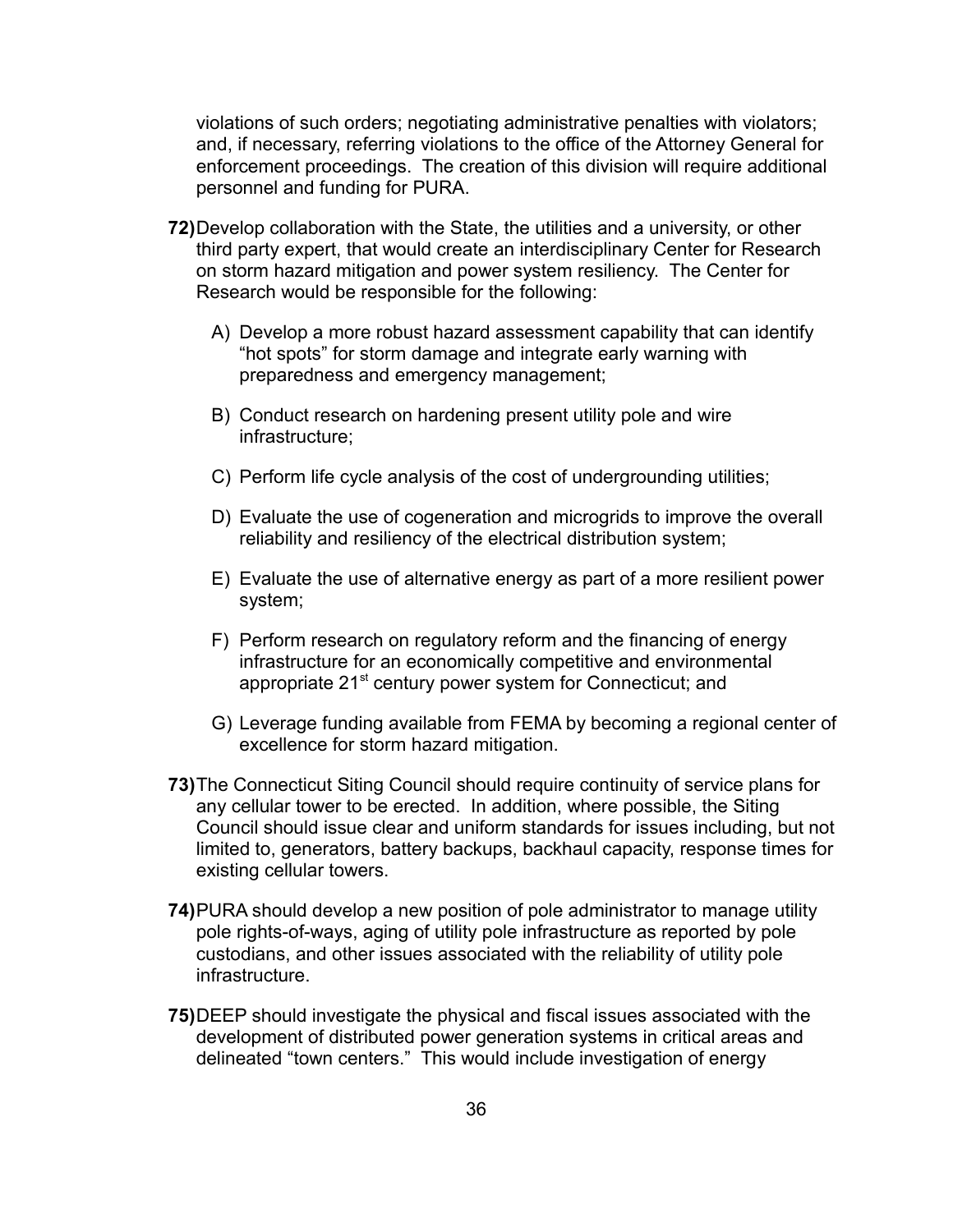improvement districts, use of microgrids, and potential legislative fixes to address any issues associated with crossing rights-of-way.

## <span id="page-39-0"></span>**REVIEW OF DESPP**

#### **Findings:**

- A strong DEMHS Division within DESPP is essential to a robust response to an all hazards disaster in the future. In the National Incident Management System (NIMS), all initial response is local utilizing the Incident Command System.
- The goal is to have municipalities, especially the smaller communities whose resources would be stretched beyond the capabilities of a larger community, look to regional support and multi-municipality planning.
- The solid relationship that has been formed with municipalities and the planning in place needs to be enhanced through training exercises and lessons learned with plans adjusted accordingly.
- An aggressive exercise program was recommended by DEHMHS for one per region per year.
- There are currently eleven vacancies in the Office of Emergency Management (OEM) within DEMHS, the function most responsible for emergency training and planning.
- In addition the Deputy Commissioner position charged with oversight of DEMHS is currently filled by acting personnel, while waiting for a permanent designee to be appointed and confirmed.

- **76)**A number of inter-agency successes within the task force format were employed within the two storms. These task forces should become working groups for planning purposes and include both private and public entities, especially utilities.
- **77)**The Deputy Commissioner position should be filled expeditiously. The Department of Emergency Service and Public Protection (DESPP) should assign this deputy the following divisions for primary oversight:
	- -Division of Emergency Management and Homeland Security (DEMHS)
	- Division of Fire Investigation and State wide Emergency Telecommunications (FI-SET)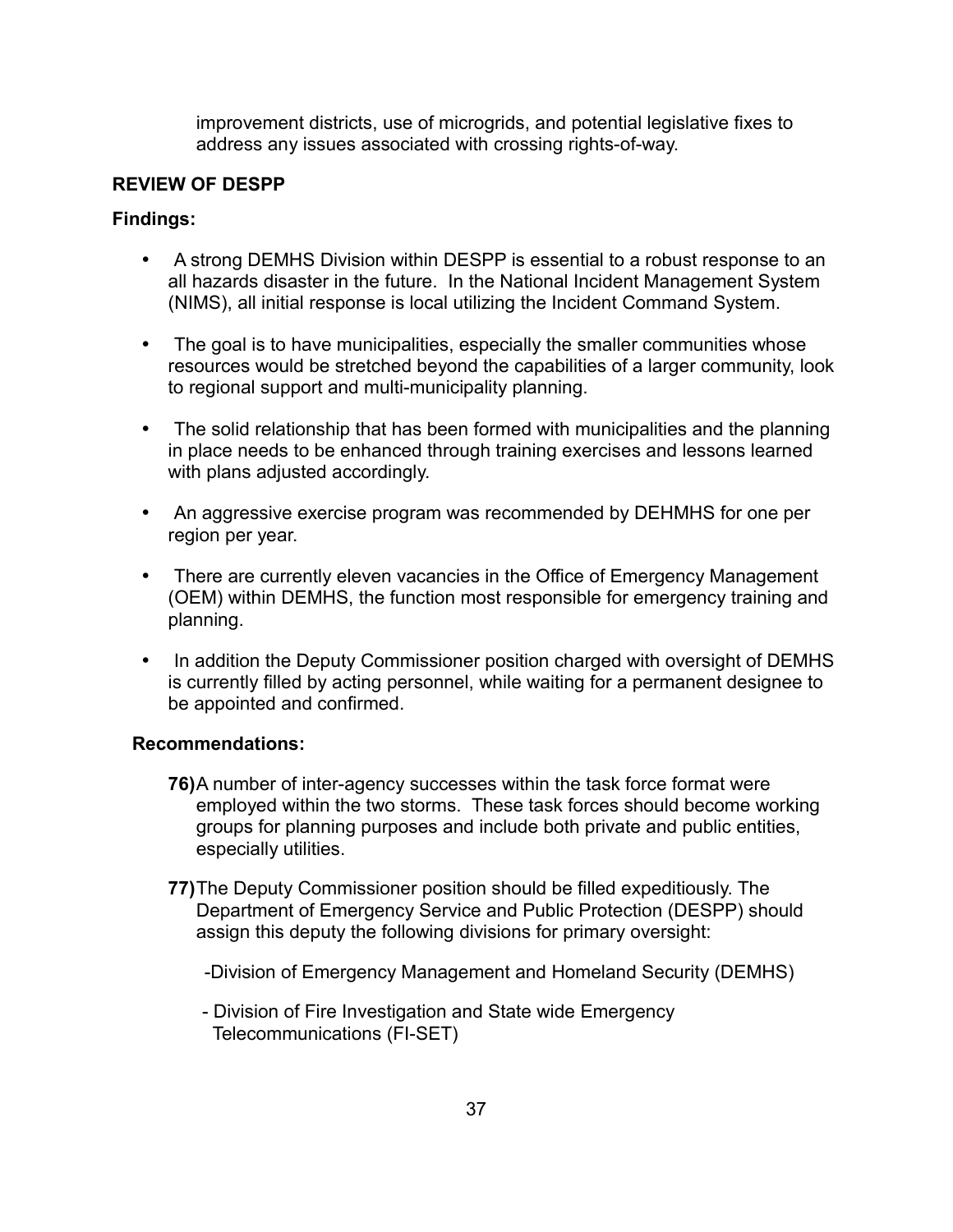-Commission on Fire Prevention and Control (CFPC)

-Police Officers Standards Training Council (POST)

These divisions have close connectivity to the 169 communities and 2 Tribal nations in Connecticut. It would serve to allay the anxiety at the community level that their needs for a strong emergency response framework and the funding attendant to this capability would be met.

- **78)**In addition, during declared states of emergency, the Deputy Commissioner should have a direct reporting line to the Governor, which will terminate at the conclusion of the response period.
- **79)**The exercise and training and special projects (exercises) manager position should be filled at OEM. A planning manager position should be added at OEM. This gives OEM the ability to oversee and manage planning, training and exercise programs.
- **80)**The five vacant planning positions under strategic planning in OEM should be assigned to the regions, with one per region. In addition, the Panel recommends that three currently assigned trainers, along with two vacant training positions in OEM, be assigned to each DEMHS region (one per region). The two vacant positions in Region 2 should also be filled expeditiously. This gives the regional offices, which are key to municipal planning and training, the resources to exercise the state response framework and increase ability to execute their regional responsibility for deployment of state and federal support during actual disasters.
- **81)**The DEMHS recommendation for one exercise per region per year is acceptable as long as the exercise is robust enough to tax the functional responses properly. Any DEMHS exercise should involve all OEM and regional staff for planning and execution to include exercise input and evaluation of state and community response during the exercise. DEMHS, along with other appropriate division personnel within DESPP, could augment this effort. Fewer exercises per year rotated through the regions, for primary responsibility, may be preferable. This creates better documented lessons learned available to all communities. Communities not participating can observe and provide input as well.

## <span id="page-40-0"></span>**STRENGTHENING THE INTERACTION BETWEEN THE STATE AND THE COMMUNITY**